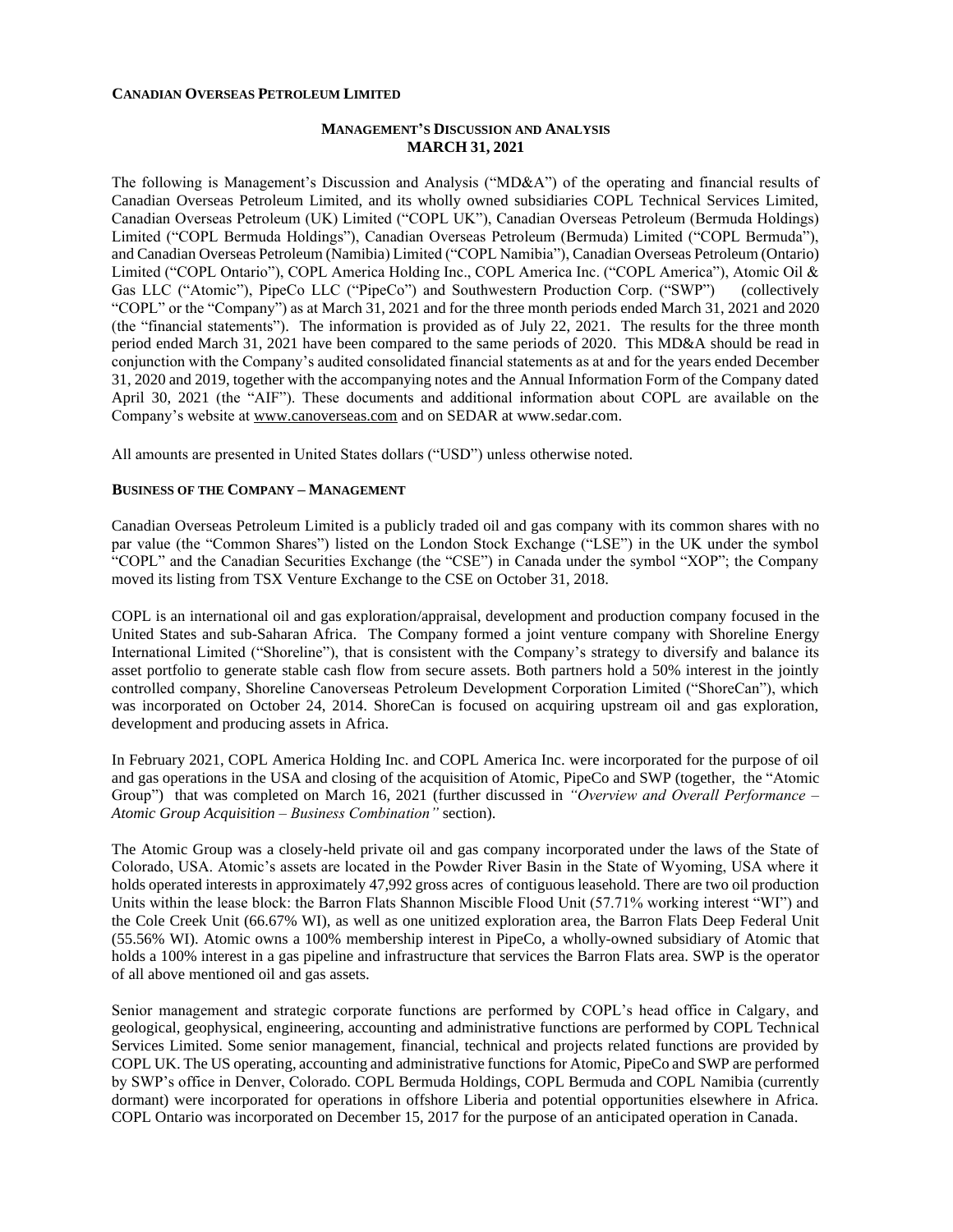### **FORWARD-LOOKING INFORMATION AND STATEMENTS**

This MD&A contains forward-looking statements relating to future events or future performance. In some cases, forward-looking information and forward-looking statements can be identified by terminology such as "may", "will", "should", "expects", "projects", "plans", "anticipates", "potential", "intend", "believe", "NON-GAAP measures", "Netback" and similar expressions. These statements represent management's expectations or beliefs concerning, among other things, future operating results and various components thereof or the economic performance of COPL. The projections, estimates and beliefs contained in such forward-looking statements necessarily involve known and unknown risks and uncertainties, including the business risks discussed in the AIF dated April 29, 2021, which may cause actual performance and financial results in future periods to differ materially from any projections of future performance or results expressed or implied by such forward-looking statements. Operating conditions can have a significant effect on the timing of events. Accordingly, readers are cautioned that events or circumstances could cause results to differ materially from those predicted.

Forward-looking statements included or incorporated by reference in this document include statements with respect to:

- the Company's current strategy to establish and grow an oil and gas business, including the recently acquired business in the US (the "Overview and Overall Performance" and "Outlook" sections);
- the Company's ability to raise capital and obtain the additional financing for exploration projects (the "Overview and Overall Performance", "Outlook" and "Commitments and Contractual Obligations" sections);
- the Company's assumptions in respect of determination of fair value assigned to net assets acquired under the "Atomic Group Acquisition", valuation of Warrants (as defined herein), "Senior Credit Facility", "Commodity Derivative Assets" and "Share Capital" sections)
- the Company's ability to manage its financial and operational risks (the "Overview and Overall Performance", "Financial Instruments", "Commitments and Contractual Obligations" and "Liquidity and Capital Resources" sections).

The Company's AIF for the year ended December 31, 2020 describes major risks, material assumptions and other factors related to forward-looking information and forward-looking statements that could influence actual results and are incorporated herein by reference. These risks, assumptions and other factors have been provided for readers to gain a more complete perspective on COPL's future operations. However, readers should be cautioned that the list of factors is not exhaustive and that this information may not be appropriate for other purposes. Forwardlooking information and forward-looking statements included or incorporated by reference in this MD&A are valid only as at the date of this MD&A, and the Company does not intend to update or revise these forward-looking statements and forward-looking information except as required by applicable securities laws. The forward-looking information and forward-looking statements contained in this MD&A are expressly qualified by this cautionary statement.

# **OVERVIEW AND OVERALL PERFORMANCE**

In the first quarter of 2021, management was focused on the Atomic Group acquisition and on obtaining financing for this acquisition. The Company also continued to identify, evaluate and pursue exploration and development opportunities in African countries and elsewhere. The Company continues to be focused on opportunities that its seasoned technical team has strength in evaluating and developing.

# *ATOMIC GROUP ACQUISITION – Business Combination*

# **(a) Summary of the acquisition**

On December 16, 2020, COPL announced that it had agreed to acquire Atomic for aggregate consideration of \$54 million. The effective date of the transaction is December 1, 2020 as defined in the Stock and Membership Interest Purchase Agreement between the Seller and the Company (the "Atomic SPA"). The opportunity to undertake this acquisition became available to the Company as a result of the COVID-19 environment and the drop in oil prices during 2020. This strategic acquisition represents a step change in the capacity and revenue generating opportunities available to the Company.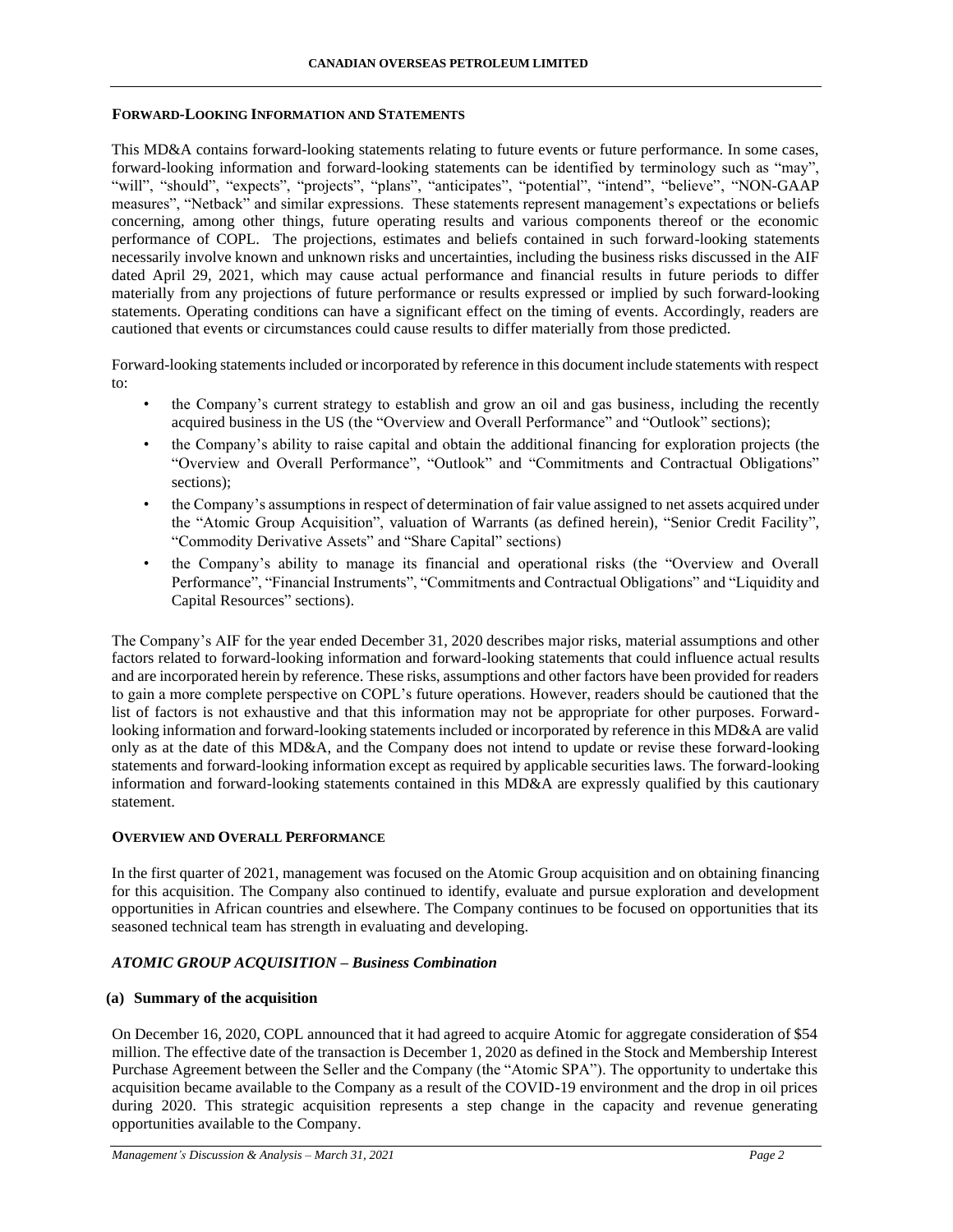#### *ATOMIC GROUP ACQUISITION – Business Combination - continued*

#### **(a) Summary of the acquisition – continued**

On March 16, 2021 (the "Closing"), the Company closed its acquisition of 100% of the membership interests in Atomic and 100% of the shares in Southwestern Production Corp. ("SWP") (entities collectively, the "Atomic Group") (together the "Atomic Acquisition"). For accounting purposes, the acquisition date is March 16, 2021, when the Company assumed control. In accordance with the Atomic SPA, certain assets and corresponding liabilities are excluded from the acquisition.

The Atomic Group Acquisition was accounted for in accordance with IFRS 3, Business Combinations using the acquisition method whereby the identifiable assets and liabilities assumed are recognized and measured at their fair value at the date of the acquisition, with the exception of income taxes, lease liabilities, and right-of-use assets. The asset retirement obligation ("ARO") associated with the acquired assets is subsequently remeasured at the end of the reporting period using a risk-free discount rate, with any changes recognized in the ARO and associated PP&E balances on the consolidated statement of financial position.

#### **(b) Purchase price allocation**

In accordance with the Atomic SPA, the \$54 million purchase price is comprised of \$50 million in cash and \$4 million issuance of COPL shares (collectively, the "Atomic Purchase Price"). On March 16, 2021, the Company issued 818,873,319 Common Shares to the Seller that represented the fixed \$4 million of the purchase price consideration that was payable in COPL's shares determined by using the weighted average closing price of COPL's common shares on the LSE in the five (5) business days preceding the business day prior to the Closing as prescribed in the Atomic SPA. The Company financed the Purchase Price partially using the net proceeds from the Non-brokered Placing (See *"Share Capital* "section), and the external debt of \$45 million (as described in below in *"Senior Credit Facility"*). Further to the Atomic SPA, the Company made a non-refundable deposit payment of \$1 million on December 15, 2020 (due upon signing the Atomic SPA) and a refundable deposit of \$4 million on December 31, 2020. Accordingly, \$5 million is recognized as a prepaid purchase price in the Company's consolidated statement of financial position as at December 31, 2020. Subsequent to December 31, 2020, the remaining \$4 million refundable deposit was paid. At Closing, the Company settled the Atomic Group's external debt of \$26.079 million, paid \$10 million in cash to the Seller, and withheld \$5 million of the Atomic Purchase Price pending the finalization of certain adjustments as agreed between the Seller and the Company. Subsequently, on April 14, 2021, the Company released \$5 million to the Seller. As at March 31, 2021, this amount due is presented as "Purchase price payable" and, "Restricted cash" held in escrow as at March 31, 2021 was included in "Cash and cash equivalents" in the consolidated statement of financial position as detailed in the table below.

As of the date of approval of these financial statements, the net debt and working capital adjustment to the Atomic Purchase Price as outlined in accordance with the Atomic SPA, was not finalized and a final settlement has not been reached with the Seller. Accordingly, the Atomic Purchase Price is not finalized.

The following preliminary purchase price allocation, subject to final settlement of the net debt and working capital adjustment, that impacts the final purchase consideration, is based on Management's best estimate of the fair value assigned to the assets acquired and the liabilities assumed. The increase in the cash portion of the Atomic Purchase Price to \$54.079 million resulted from the previous debt facility settled on the Closing including interest and additional financing cost of \$0.079 million incurred since December 31, 2020. Upon finalizing the Purchase Price, adjustments may be required to the following allocation to the fair value of the net assets acquired.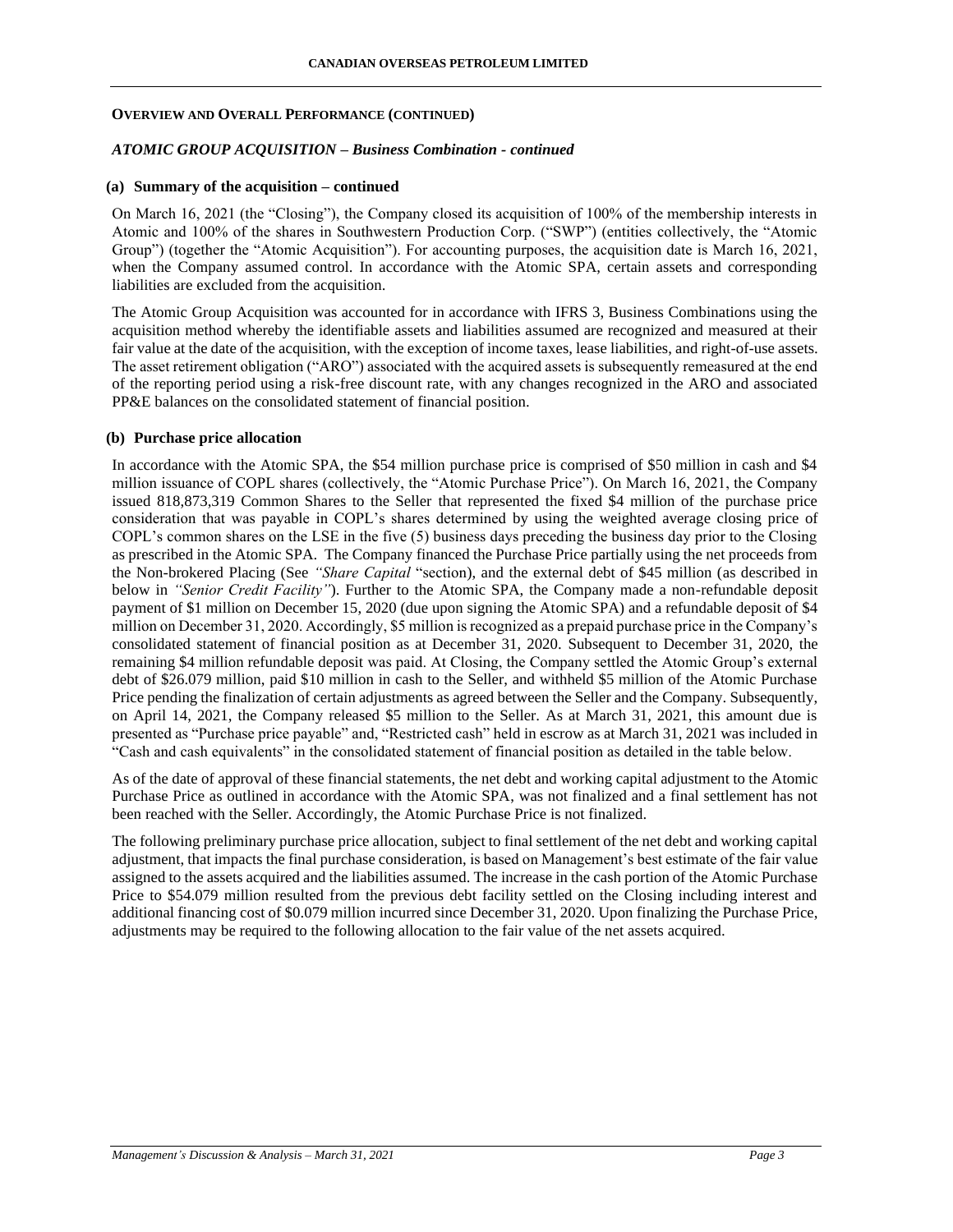### *ATOMIC GROUP ACQUISITION – Business Combination - continued*

#### **(b) Purchase price allocation - continued**

| (\$000's)                             | <b>March 16, 2021</b> |
|---------------------------------------|-----------------------|
|                                       |                       |
| Purchase Consideration                |                       |
| Cash                                  | 50,079                |
| Price of COPL Common Shares           | 4,000                 |
| <b>Total consideration</b>            | 54,079                |
|                                       |                       |
| Identifiable net assets               |                       |
| Cash                                  | 9,160                 |
| Working capital, net (excluding cash) | (11, 469)             |
| Exploration and evaluation assets     | 1,665                 |
| Property, plant and equipment         | 54,716                |
| Right-of-use assets                   | 41                    |
| Asset retirement obligation           | (34)                  |
| Total identifiable net assets         | 54,079                |
| Goodwill/Bargain purchase gain        |                       |

The assignment of fair value to the underlying net assets acquired is limited to the total consideration and does not result in recognition of either goodwill or negative goodwill (bargain purchase gain). Best estimates were determined based on available information at the time of preparation of these financial statements. The Company is continuing its review to determine the identification of intangible assets, assumption of liabilities, identification of contingent liabilities and working capital adjustments during the allowable measurement period, which shall not exceed one year from the Closing. Considering the nature of the assets acquired, the majority of the fair value is assigned to the petroleum assets. Any future changes to the purchase price allocation may result in adjustments to the property, plant and equipment (i.e. petroleum assets).

As at March 16, 2021, the fair value assigned in preliminary purchase price allocation to trade receivables was \$2.2 million, including joint interest billing receivables of \$1.1 million and revenue receivables of \$1.1 million. These receivables do not have a significant financing component, as these balances are usually collected within 60 days. As at March 16, 2021, the gross contractual amounts were deemed equal to the fair value assigned as, based on Management's best estimates, the cash flows associated with these receivables were deemed collectible.

Prior to the Atomic Acquisition, Atomic and PipeCo were treated as limited liability companies, and SWP as an S corporation, which all are treated as a partnership for U.S. federal, state, and local income tax purposes. Accordingly, members and owners are taxed on their allocable share of taxable income or loss in accordance with the operating agreement. Beginning January 1, 2018, new rules apply to Internal Revenue Service ("IRS") audits of partnerships. Under these rules, adjustments resulting from an IRS audit may be assessed at the partnership level on behalf of its members. Accordingly, no income taxes were payable by these entities. No deferred tax implications were recognized in the preliminary purchase price allocation as for tax purposes the Atomic Acquisition is deemed to be an asset acquisition, as a Section 338 (h)(10) election was filed with the IRS.

#### **(c) Acquisition costs**

Acquisition costs directly attributable to the Atomic Acquisition are expensed as incurred. In aggregate the Company incurred \$2.3 million in acquisition costs of which approximately \$0.431 million was recognized prior to January 1, 2021 and \$1.9 million during the three month period ended March 31, 2021. These acquisition costs exclude share issuance costs that are netted against share capital in the consolidated statement of financial position.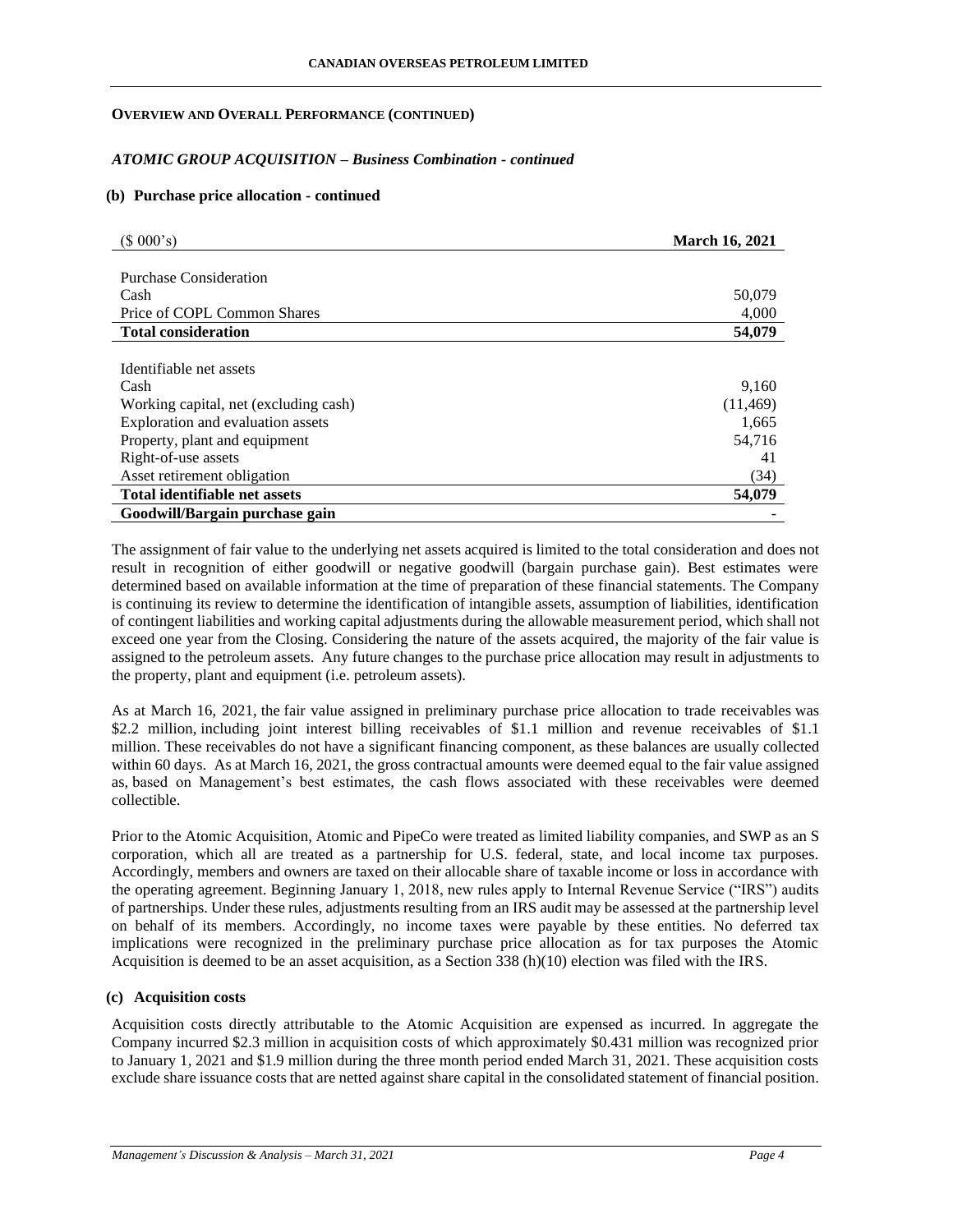#### *ATOMIC GROUP ACQUISITION – Business Combination - continued*

#### **(d) Revenue and net loss**

Results of the Atomic Acquisition are included in these financial statements as at March 31, 2021 and for the period from the Closing to March 31, 2021. The acquired business contributed net oil sales revenue of \$0.5 million and \$0.107 million of the net income incurred from the date of acquisition to March 31, 2021.

#### *African Portfolio*

In October 2014, COPL formed a joint venture company with Shoreline Energy International Limited called Shoreline CanOverseas Petroleum Development Corporation Limited ("ShoreCan"). Both partners hold a 50 percent interest in the jointly controlled company, which is focused on acquiring upstream oil and gas exploration, development and producing assets in Africa. ShoreCan is a special purpose vehicle registered in Bermuda. The following country and project overviews fall under the realm of ShoreCan's dealings.

#### *Nigeria*

On September 13, 2016, COPL announced that ShoreCan had completed the acquisition of 80% of the share capital of Essar Exploration and Production Limited (Nigeria) ("Essar Nigeria"). Essar Nigeria's sole asset is a 100% interest and operatorship of an oil prospecting license, located about 50 kilometres offshore in the central area of the Niger Delta ("OPL 226"). As a party to a PSC for OPL 226, Essar Nigeria was required to seek Nigerian Government ministerial consent for the transaction.

On October 2, 2018, the Nigerian National Petroleum Corporation ("NNPC") granted a conditional approval of an extension of twenty four months for the Phase-1 exploration period until September 30, 2020. The extension was subject to certain conditions, including submission of a Performance Bond of \$7 million that is required further to the Production Sharing Contract ("PSC"), to cover the Phase-1 exploration period work program at OPL 226.

OPL 226 has an area of  $1,530 \text{ km}^2$  and is situated in water depths ranging from 40 to 180 meters. It offers oil appraisal and development opportunities having near term oil production potential and significant exploration upside. Historically, four of the five wells with oil and gas shows were drilled in 1972 and 1973, however, the most recent fifth well (Noa-1) was an oil discovery drilled in 2001. ShoreCan has completed additional seismic processing of the most recent 568 km<sup>2</sup> 3D seismic survey acquired by Essar Nigeria in 2012. The advanced seismic processing techniques, applied to this data set by ShoreCan, were successfully completed to differentiate oil bearing sands from gas-bearing or water-bearing sands. ShoreCan planned to drill exploitation wells adjacent to the Noa-1 discovery well. At the request of COPL, Netherland, Sewell & Associates, Inc. ("NSAI") prepared an independent report (the "Report") in accordance with Canadian National Instrument 51-101 (the "NI 51-101") evaluating the Contingent and Prospective Resources attributed to OPL 226, as of December 31, 2020. The Contingent and Prospective Resource volumes estimated in the NSAI report are disclosed in the Company's AIF dated April 29, 2021 under Appendix A in accordance with NI-51-101 rules and regulations.

ShoreCan and Essar Exploration and Production Limited, Mauritius ("Essar Mauritius"), the company that owns 20% of Essar Nigeria shares, were in disagreement about whether the other party was in compliance with its obligations under the Essar Nigeria Shareholders Agreement. Essar Nigeria's allegations, which it first made in August 2018, centre on the assertion that ShoreCan had not commenced funding of the \$80 million agreed cumulative funding in Essar Nigeria while ShoreCan categorically denied this with factual evidence of substantial expenditure to date.

Essar Mauritius filed a claim on March 27, 2020 in the High Court of Justice of England and Wales. Essar Mauritius sought in its claim to terminate the Shareholders' Agreement and the Share Purchase Agreement dated August 17, 2015 and the resulting transfer of its shares in Essar Nigeria to ShoreCan.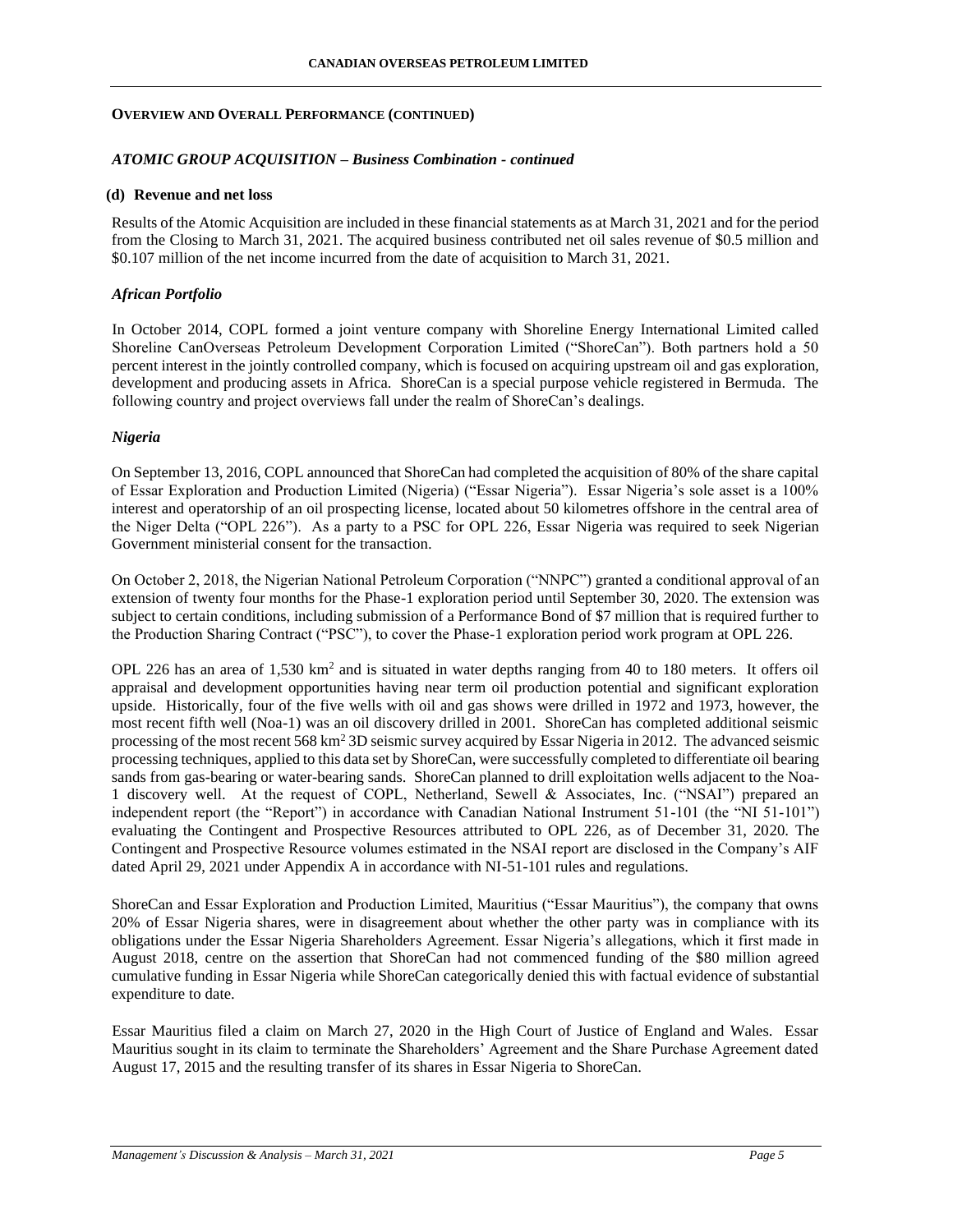### *Nigeria (continued)*

On August 4, 2020 the Company announced that ShoreCan had executed definitive agreements with Essar Mauritius to resolve their disputes. ShoreCan and Essar Mauritius entered into a Sale and Purchase Agreement (the "Essar SPA Agreement"), and other agreements, with each other concerning, among other things, their respective obligations under the Essar Nigeria Shareholders Agreement (the "Shareholders Agreement"). On February 1, 2021 the Company announced, that ShoreCan and Essar Mauritius had agreed to extend the completion date of the definitive agreements to April 30, 2021. This definitive agreement has been extended to July 30, 2021.

The agreements between ShoreCan and Essar Mauritius can be summarized as follows:

- A Settlement Agreement which settles the claim filed by Essar Mauritius against ShoreCan in the High Court of Justice of England and Wales. Under the Settlement Agreement, each party has agreed to bear their own costs and end the proceedings in the High Court of Justice of England and Wales;
- A Share Transfer Agreement in which ShoreCan will return 70% of the shares in Essar Nigeria to Essar Mauritius;
- An amended Shareholders Agreement, the highlights of which include:
	- o Essar Mauritius to carry Shorecan for a 10% carried interest (capped at US\$5 million net) on all costs relating to the drilling of the first well to be drilled under the terms of the OPL 226 PSC;
	- o ShoreCan will have an option to increase its shareholding in Essar Nigeria from 10% to 30% by paying 20% of historic expenditures of Essar Nigeria at cost through the drilling of the first well. The option is exercisable within 90 days from the completion of the first well as defined in the final well plan as approved by concessionaire (NNPC) and regulator (DPR) under Phase 1 of the OPL 226 PSC;
	- o The Essar Nigeria Board of Directors and management team to be restructured commensurate with its amended share structure to reflect the increased shareholding of Essar Mauritius;
- A Loan Agreement with Essar Nigeria whereby Essar Nigeria recognizes historic expenditures by ShoreCan on behalf of Essar Nigeria as a shareholder loan thus allowing ShoreCan to recover these expenditures, cost recoverable and non-cost recoverable, from future production revenue.

Essar Nigeria, has applied to the concessionaire and the regulator for an extension of the exploration period under the OPL 226 PSC beyond the current term ending September 30, 2020. Completion of the definitive agreements outlined above is subject to the grant of such an extension and other customary completion conditions. COPL understands that COVID 19 restrictions pertaining to travel and "in person" meetings have created delays regarding the application within the NNPC and the Department of Petroleum Resources ("DPR") due to increases in protection measures to protect the Nigerian people from the increasing effects of the pandemic.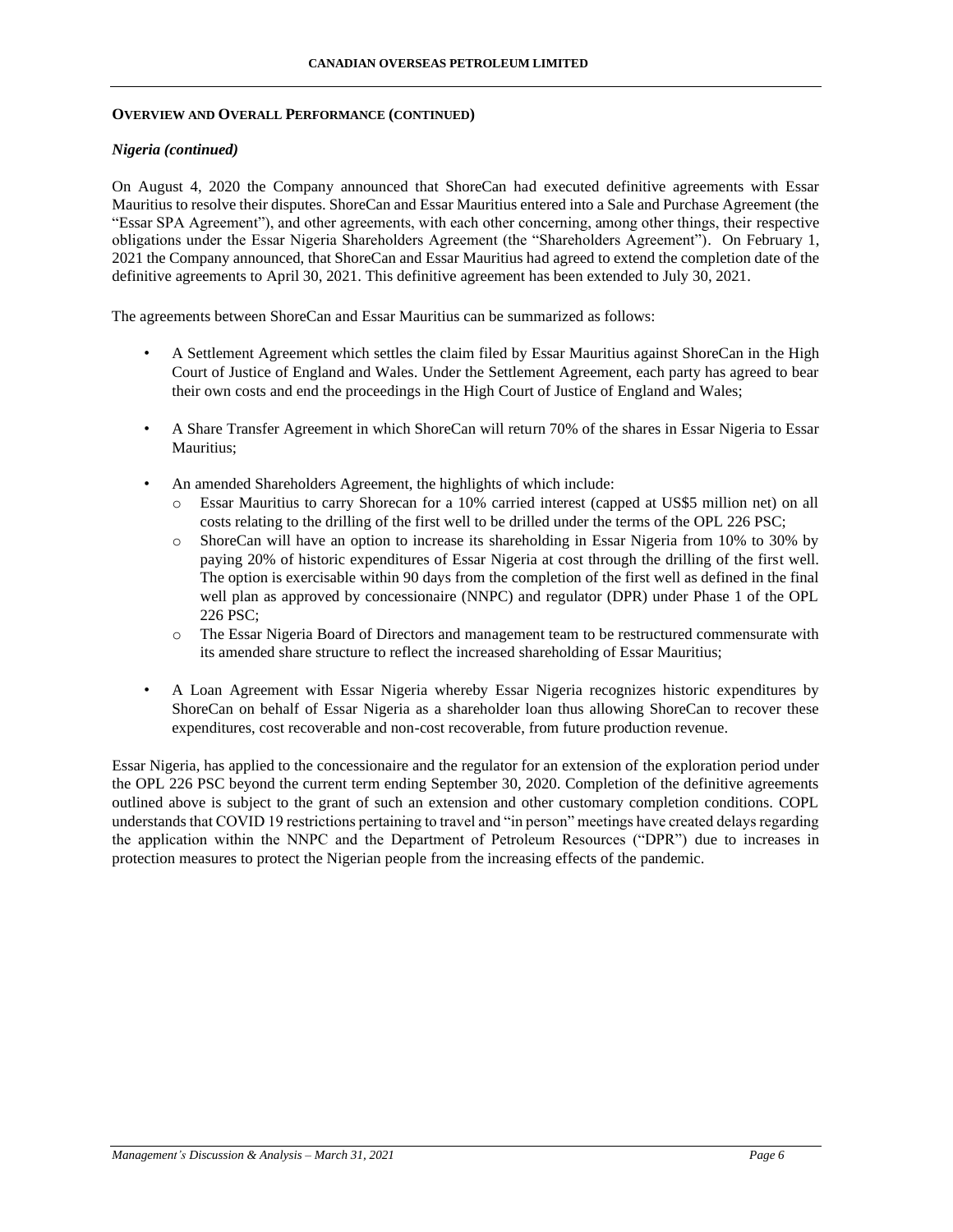### **OUTLOOK**

The Company's strategy is to increase oil production at its US Assets in Wyoming, initially through increased gas injection at Barron Flats into the Shannon Unit. Additional drilling and development at the Barron Flats Unit and Cole Creek Unit is also planned. Re-completions of existing cased wells at Cole Creek are expected to increase the oil production from this property. The company also intends to grow its international oil and gas business in Sub-Saharan Africa and elsewhere in the world by farming into, and/or acquiring interests in, exploration, unappraised and/or undeveloped assets, as well as in producing assets using the expertise and experience of its senior management team.

The Company's short-term operations will focus on:

- continuing production in the Barron Flats Unit and the Cole Creek Unit;
- increasing gas injection at the Barron Flats Unit;
- re-completing up to 17 existing cased wells in the Cole Creek pool to increase oil production;
- drill two to four new wells in the Cole Creek pool;
- drilling of horizontal proven unproducing development ("PUD") locations in both the Dakota sand and Frontier 2 sand Formation at Cole Creek;
- progressing the OPL 226 project in Nigeria; and
- evaluating new opportunities available in Africa, North America and elsewhere in the world.

### *COVID-19 Pandemic*

On March 11, 2020, the World Health Organization ("WHO") declared a global pandemic following the emergence and rapid spread of a novel strain of the coronavirus (commonly known as COVID-19). The outbreak and subsequent measures intended to limit the pandemic contributed to significant declines and volatility in global financial markets. The pandemic negatively impacted global commercial activity, including the demand for oil and gas.

The full extent of the impact of COVID-19 on the Company's operations and future financial performance is currently unknown. It will depend on future developments that are uncertain and unpredictable, including the duration and spread of COVID-19, its continued impact on capital and financial markets on a macro-scale, any new information that may emerge concerning the severity of the virus and world-wide coverage and effectiveness of vaccination. The Company is taking measures to mitigate the broader public health risks associated with COVID-19 for its business and employees, including ensuring employees self-isolate and/or work from home where possible, in line with the recommendations of relevant health authorities. However, due to the outbreak, there may be short-term impacts on the Company's supply chain and planned work programmes in Nigeria. Similarly, government-imposed travel restrictions may impair the ability of certain of the Company's employees, advisers and contractors to deliver their services to the Company, conduct physical inspections, or undertake planned operations. In addition, the volatility and disruption of financial markets associated with the outbreak may adversely impact the Company's ability to obtain financing.

The COVID-19 pandemic has a direct impact on the Company's joint venture project in Nigeria and the resulting collectability of the long-term receivable from the Company's joint venture partner (See "*ShoreCan's Commitments"* section below).

The COVID-19 outbreak presents uncertainty and risk with respect to the Company, its performance, and estimates and assumptions used by management in the preparation of its financial results. This situation may continue for the time being and there can be no assurance that it will not cause a material adverse effect on the Company's planned operations.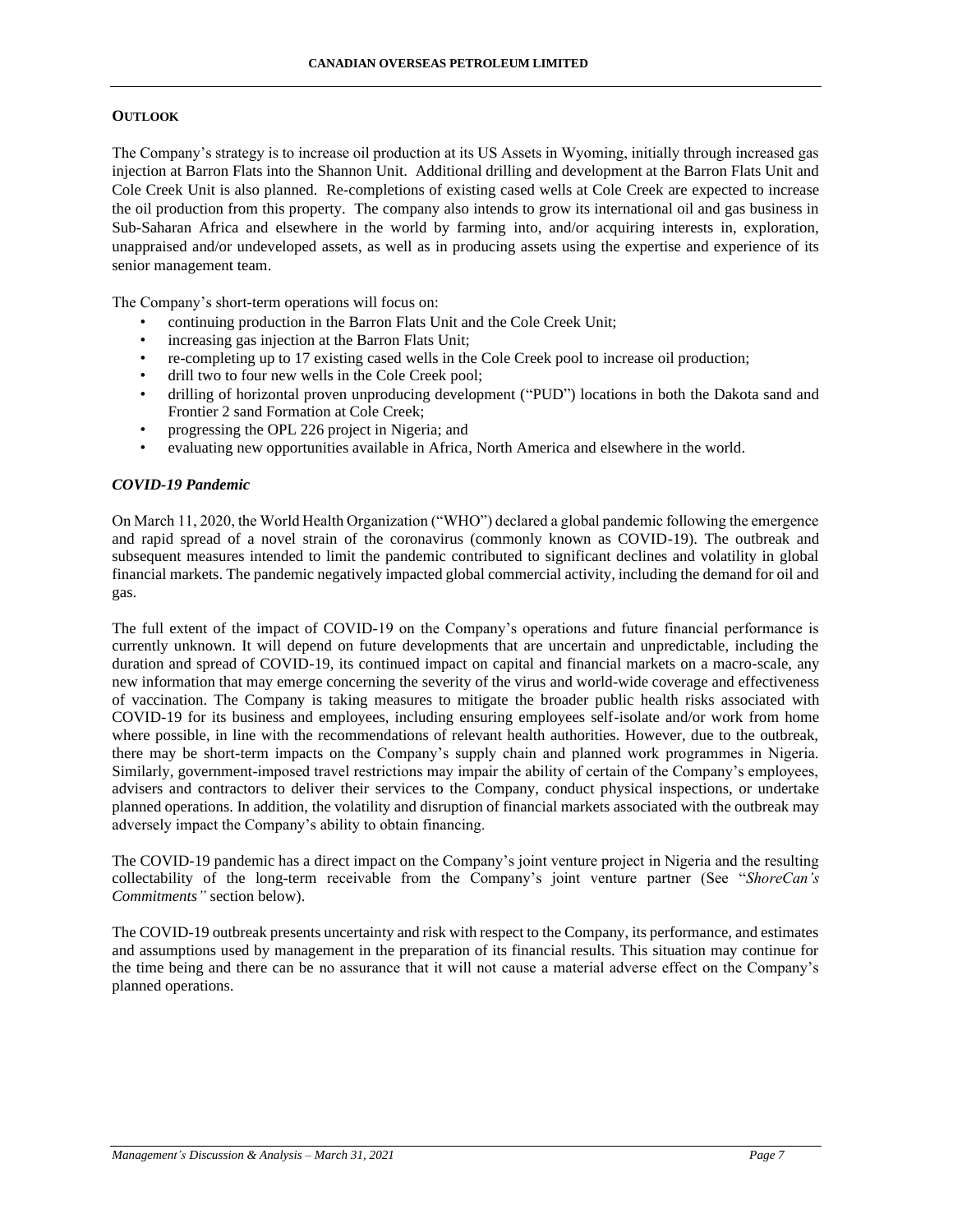### **FINANCIAL SUMMARY**

On March 16, 2021, the Company completed the acquisition of Atomic Group (as discussed in detail in "*Overview and Overall Performance*" section) and accordingly the Company's results for the three months ended March 31, 2021 include the consolidated results of its US subsidiaries (Atomic, Pipeco, SWP, COPL America and COPL America Holding) for the 16-day period from March 16, 2021 to March 31, 2021.

Petroleum sales, revenue of \$0.5 million, production taxes of \$62,000, lease operating expenses of \$107,000 were recorded for the three months ended March 31, 2021 in respect of the US, oil producing operation acquired. Unrealized gain on crude commodity derivatives amounted to \$2.3 million and unrealized loss on butane commodity derivatives amounted to \$1.1 million for the period ended March 31, 2021. There was no such gain or loss recorded for the same period in 2020. Depletion, depreciation and amortisation expenses were \$164,000 for the three months ended March 31, 2021, compared to \$18,000 for the same period in 2020. For the three months ending March 31, 2021, the Company also recorded acquisition costs of \$1.9 million and pre-license costs of \$150,000; there were no such costs recorded in same period of 2020. General and administrative costs were \$1.4 million for the three months ended March 31, 2021, compared to \$0.3 million for the same period in 2020.

Net financing costs amounted to \$0.9 million for the three months ended March 31, 2021 compared to \$5,000 for the same period in 2020. Loss on derivative liabilities amounted to \$10.7 million for the three months ended March 31, 2021; there was no such loss recorded in the same period of 2020. A foreign exchange loss of \$107,000 was recognized for the three months ended March 31, 2021, compared to a foreign exchange loss of \$26,000 for the same period in 2020. The Company recognized a loss of \$1,000 on the Company's investment in ShoreCan for the three months ended March 31, 2021; no such loss was recorded for the same period in 2020.

As a result, the Company's net loss amounted to \$13.8 million for the three months ended March 31, 2021, compared to net loss of \$0.3 million in 2020.

As at March 31, 2021, the Company's cash and cash equivalents amounted to \$29.0 million (\$0.05 million as at March 31, 2020). Cash used in operating activities amounted to \$7.2 million for the three months ended March 31, 2021 compared to \$0.17 million for the same period in 2020. Cash provided by financing activities amounted to \$66.1 million for the three months ended March 31, 2021 compared to \$0.15 million for the same period in 2020. Cash used in investing activities amounted to \$31.2 million for the three months ended March 31, 2021 compared to \$nil for the three months ended March 31, 2020.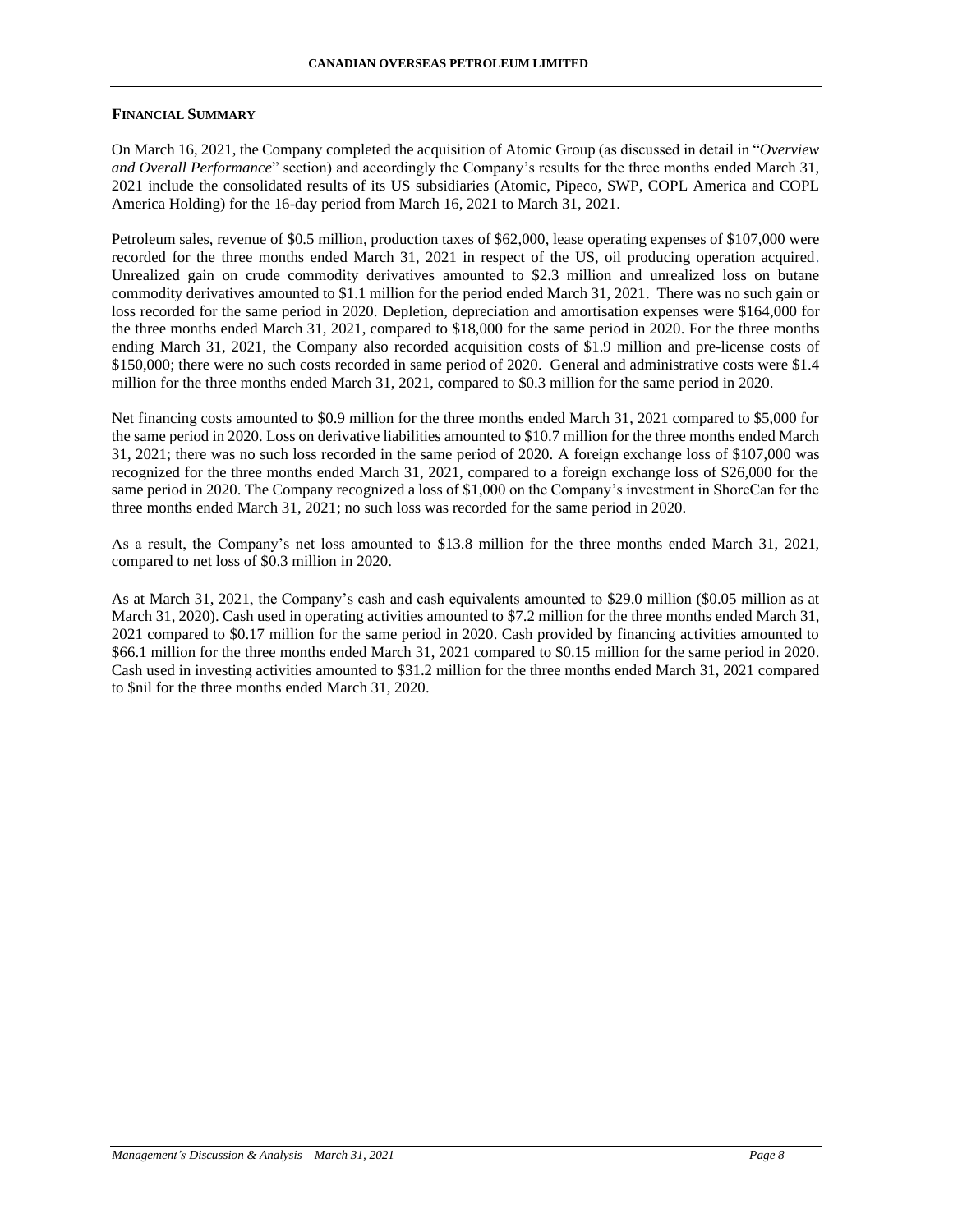### **SELECTED QUARTERLY INFORMATION**

# **DISCUSSION OF OPERATIONS**

Company's operations include production of oil in Wyoming, the USA for the 16-day period from March 16, 2021 to March 2021.

|                                               | Three months<br>ended March 31,<br>2021 | Three months<br>ended March 31,<br>2020 |
|-----------------------------------------------|-----------------------------------------|-----------------------------------------|
| Average daily crude oil production (bbls/day) | 706                                     |                                         |
| NYMEX WTI CMA benchmark price (\$/bbl)        | 62.51                                   |                                         |
| Operating netback* (\$/bbl):                  |                                         |                                         |
| Realized sales prise                          | 58.76                                   |                                         |
| Royalties                                     | (12.34)                                 |                                         |
| Production taxes                              | (5.51)                                  |                                         |
| Operating costs                               | (12.79)                                 |                                         |
| Operating netback*                            | 28.13                                   |                                         |
|                                               |                                         |                                         |
| Capital expenditures – development $(\$000s)$ | 190                                     |                                         |
| Capital expenditure – exploration $(\$000s)$  |                                         |                                         |

\*Operating net back is a non-GAAP financial measure used by Management to analyze operating performance, which is not a standardized measure recognized under IFRS and does not have a standardized meaning prescribed by IFRS. This measure is commonly used in the oil and gas industry and is considered informative by Management, shareholders, and analysts. This measure may differ from that used by other companies and accordingly may not be comparable to such a measure as reported by other oil and gas producing companies.

The Company sells its oil at the wellhead based on monthly average of WTI for light sweet crude oil as quoted on New York Mercantile Exchange ("NYMEX") less negotiated differentials including transportation costs.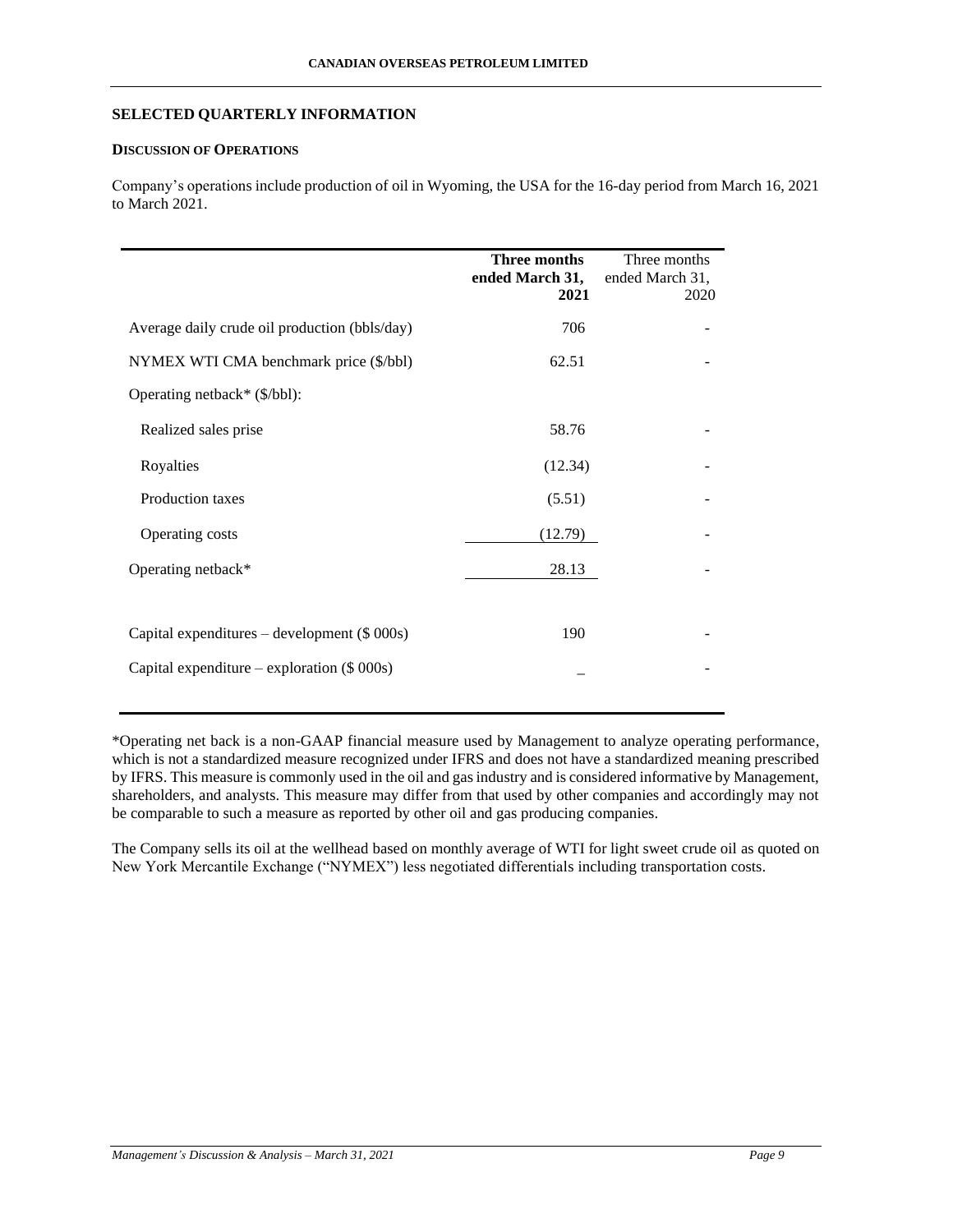# **SELECTED QUARTERLY INFORMATION (CONTINUED)**

# **FINANCIAL RESULTS**

|                                                   | Three months<br>ended March 31, |               | Three months<br>ended March 31, |        |
|---------------------------------------------------|---------------------------------|---------------|---------------------------------|--------|
| (\$ 000's) except per share                       |                                 | 2021          |                                 | 2020   |
| Petroleum sales, net of royalties                 | \$                              | (497)         |                                 | \$     |
| Unrealized gain on commodity derivatives - crude  |                                 | (2,254)       |                                 |        |
| Production taxes                                  |                                 | 62            |                                 |        |
| Operating expenses                                |                                 | 107           |                                 |        |
| Depletion, depreciation and amortizations         |                                 | 164           |                                 | 18     |
| Unrealized gain on commodity derivatives - butane |                                 | 1,060         |                                 |        |
| Acquisition costs                                 |                                 | 1,857         |                                 |        |
| Pre-license costs                                 |                                 | 150           |                                 |        |
| General and administrative expenses               |                                 | 1,423         |                                 | 252    |
| Finance costs, net                                |                                 | 873           |                                 | 5      |
| Loss on derivative liabilities                    |                                 | 10,713        |                                 |        |
| Foreign exchange loss                             |                                 | 107           |                                 | 26     |
| Loss on investment in joint venture               |                                 | $\mathbf{1}$  |                                 |        |
| Net loss                                          |                                 | 13,766        |                                 | 301    |
| Per share loss (basic and diluted)                | \$                              | (0.00)        | \$                              | (0.00) |
| <b>Outstanding Common Shares at</b><br>March 31   | 14,951,119,791                  |               | 3,483,752,463                   |        |
| Weighted average Common Shares<br>- basic         |                                 | 9,988,695,915 | 3,483,752,463                   |        |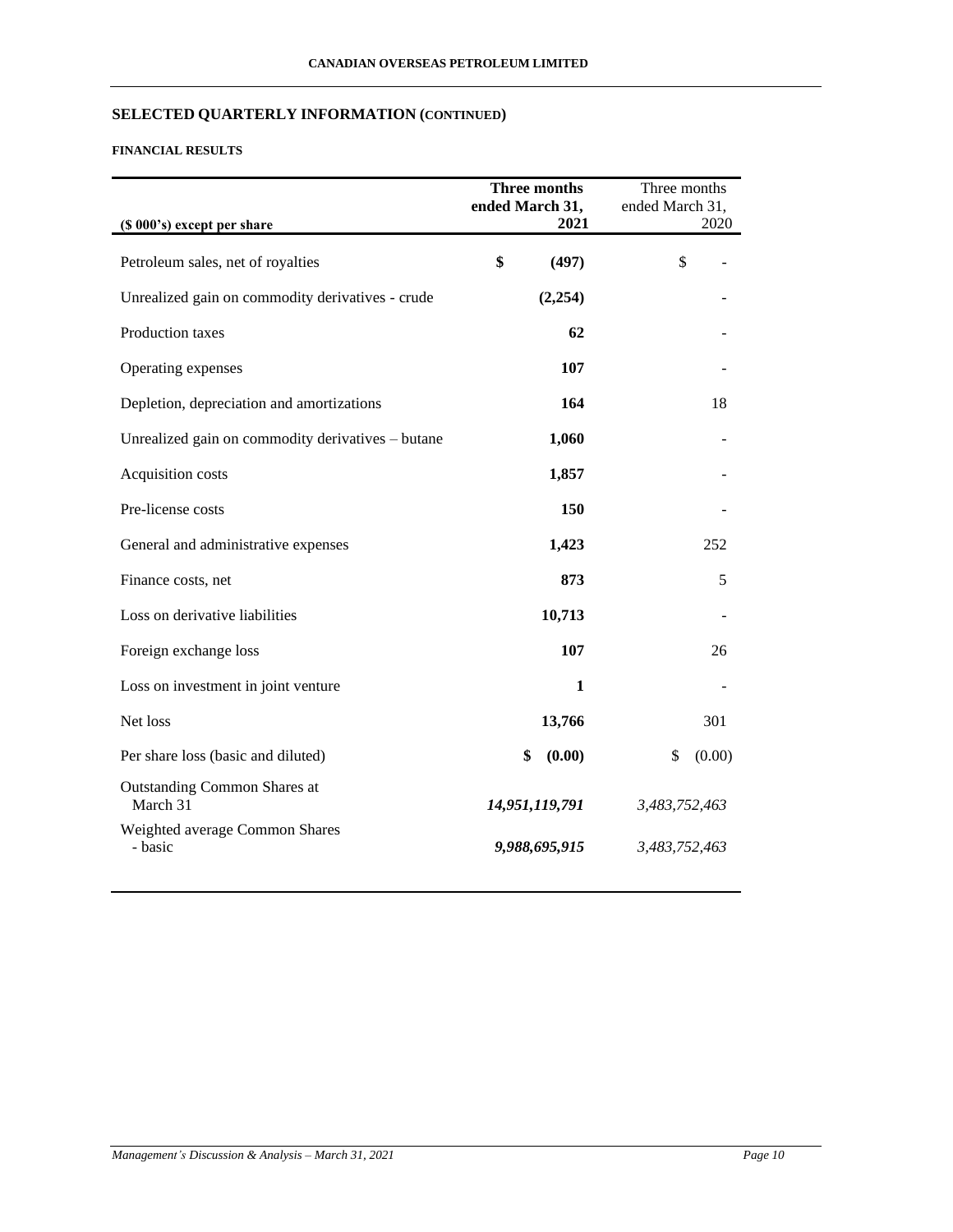### **SELECTED QUARTERLY INFORMATION (CONTINUED)**

### *Revenue*

Petroleum sales revenue, totalled \$0.5 million for the 16 day period from the date of acquisition of Atomic Group to March 31, 2021.

The Company's revenue relates to oil production in Wyoming, USA that is currently sold under SWP's contracts with one purchaser, and includes variable pricing based on monthly pricing tied to published indices and volumes delivered at well heads.

SWP is an agent for certain non-operating joint interest owners and royalty owners, and receives revenue on their behalf and distributes revenue to them. The consolidated statement of net loss reflects only the Company's share of revenue on a net-of-royalties basis.

Oil production for the 16 day period to March 31, 2021 averaged 706 bbls per day net to the Company.

### *Unrealized gain on crude commodity derivatives and unrealized loss on butane derivatives*

The Company recorded \$2.3 million of unrealized gain on crude commodity derivatives and \$1.1 million of unrealized loss on butane commodity derivatives for the period from March 16, 2021 to March 31, 2021 in relation to the fair value of the risk management contracts (as discussed in details in *"Commodity derivative assets"* section). No such loss was recorded for the same period in 2020.

### *Production taxes and Operating expenses*

Production taxes and operating expenses related to Wyoming operation and amounted to \$62,000 and \$107,000 respectively, for the 16 days period from the date of acquisition of Atomic Group to March 31, 2021.

### *Depletion, depreciation and amortization*

Depletion of \$143,000 for the 16 days period ended March 31, 2021 (\$nil for the same period in 2020) relates to the US property, plant and equipment (petroleum assets) acquired on March 16, 2021 and is calculated based on unit of production, estimates of proved and probable reserves, and future development costs to bring those reserves into production.

Depreciation of \$5,000 for the three months ended March 31, 2021 (\$3,000 for the same period in 2020) relates to office furniture and equipment. Depreciation is calculated on a straight-line basis over expected useful life of these assets.

In addition, the Company depreciates its right-of-use assets recognized in respect of its office leases in Calgary, Canada and Lakewood, Colorado (since March 16, 2021). Depreciation is calculated on a straight-line basis over the term of office lease and amounted to \$16,000 for the three months ended March 31, 2021 (\$15,000 for the same period in 2020).

# *Acquisition Costs*

Costs directly attributable to the Atomic Group acquisition are expensed as incurred and amounted to \$1.9 million for the three month period ended March 31, 2021. No acquisition costs were incurred for the same period in 2020.

# *Pre-license Costs*

The Company recognized \$150,000 as pre-license costs for the three months ended March 31, 2021 that related to an anticipated new acquisition project. No pre-license costs were incurred for the same period in 2020.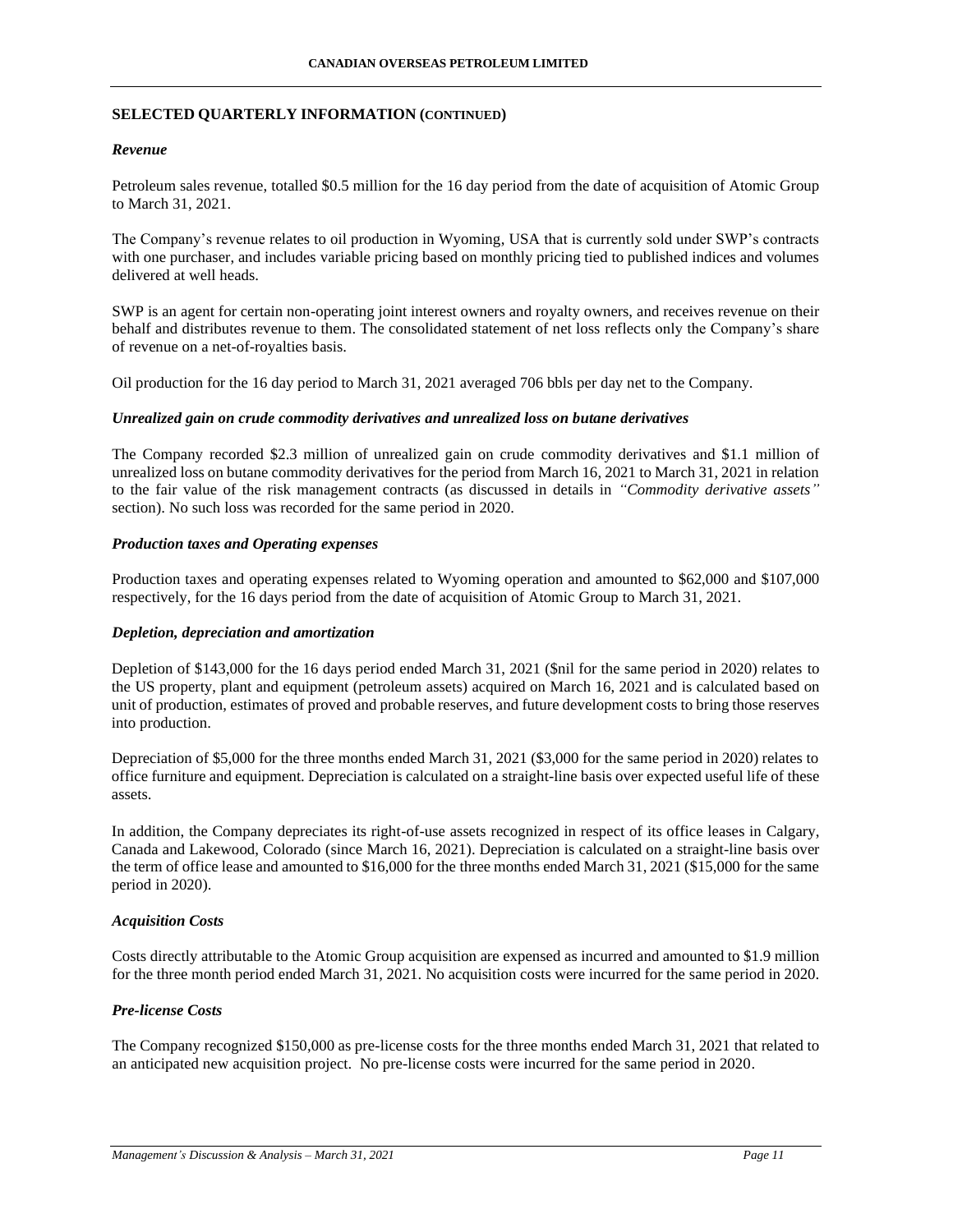# **SELECTED QUATERLY INFORMATION (CONTINUED)**

#### *General and Administrative Expenses*

General and administrative expenses amounted to \$1.4 million for the three months ended March 31, 2021, compared to \$0.3 million for the same period in 2020. The net increase in administrative expenses of \$1.1 million for the three months ended March 31, 2021, compared to the same period in 2020 resulted mainly from:

- \$0.5 million increase in payroll and related costs due to a management bonus paid in the first quarter of 2021 as well as due to employees' working full time, compared to reduced working hours in the same period in 2020;
- \$0.1 million increase in consulting services due to a higher level of activities due to completion of the Atomic Group Acquisition as compared to the same period of 2020;
- \$0.1 million increase representing general and administrative expenses of US operations acquired on March 16, 2021; and
- general and administrative expenses for the three months ended March 31, 2020 are presented net of \$0.4 million of gain on external directors' fees for 2019 that were waived in March 2020, a nonrecurring item in 2021.

#### *Finance costs*

| $(S\ 000's)$                                                                                                                           | Three months<br>ended March 31,<br>2021 | Three months<br>ended March 31,<br>2020 |
|----------------------------------------------------------------------------------------------------------------------------------------|-----------------------------------------|-----------------------------------------|
| Interest expense<br>Interest on lease liabilities<br>Finance costs expense<br>Accretion of Senior Credit Facility<br>Accretion on AROs | 234<br>545<br>89                        |                                         |
| Finance costs, net                                                                                                                     | \$873                                   | S.                                      |

Finance costs amounted to \$0.9 million for the three months ended March 31, 2021, compared to \$5,000 for the same period in 2020. The increase in financing costs of \$0.9 million for the three months ended March 31, 2021, compared to the same period in 2020 resulted mainly from costs associated with the Senior Credit Facility due to the acquisition of the Atomic Group:

- an increase in interest expense in the amount of \$0.2 million for the period from March 16, 2021 to March 31, 2021, relating to the Senior Credit Facility (as discussed in details in *"Senior Credit Facility"* section below) as compared to an interest expense for the three months ended March 31, 2020 in the amount of \$2,000 relating to the short-term loan from CFO;
- an increase in finance costs expensed in the amount of \$0.5 million associated with the Senior Credit Facility. The proportionate financing costs of \$0.5 million associated with the derivative liabilities of the LIBOR floor with a fair value of \$2.3 million and the Lender Warrants with a fair value of \$4.9 million, respectively were expensed on the inception date of the debt (discussed in *"Senior Credit Facility*" section).
- an increase in accretion of the term loan for the period from March 16, 2021 to March 31, 2021 in the amount of \$0.1 million in relation to Senior Credit Facility (discussed in details in *"Senior Credit Facility"* section).

### *Loss on derivative liabilities*

For the three months ended March 31, 2021, the Company recorded a loss on derivative liabilities of \$10.7 million related to the remeasurement to fair value of the Unit Warrants derivative liability of \$8.1 million (as discussed in details in *"Share Capital"* section), \$2.4 million in respect of Lender Warrants (as discussed in *"Senior Credit Facility"* section), \$0.3 million in respect of the YARF Warrants (as discussed in details in "*YARF Loan"* section) and offset by \$0.1 million gain in respect of LIBOR floor (as discussed in *"Senior Credit Facility"* section). There was no gain or loss on derivative liabilities recorded for the three months ended March 31, 2020.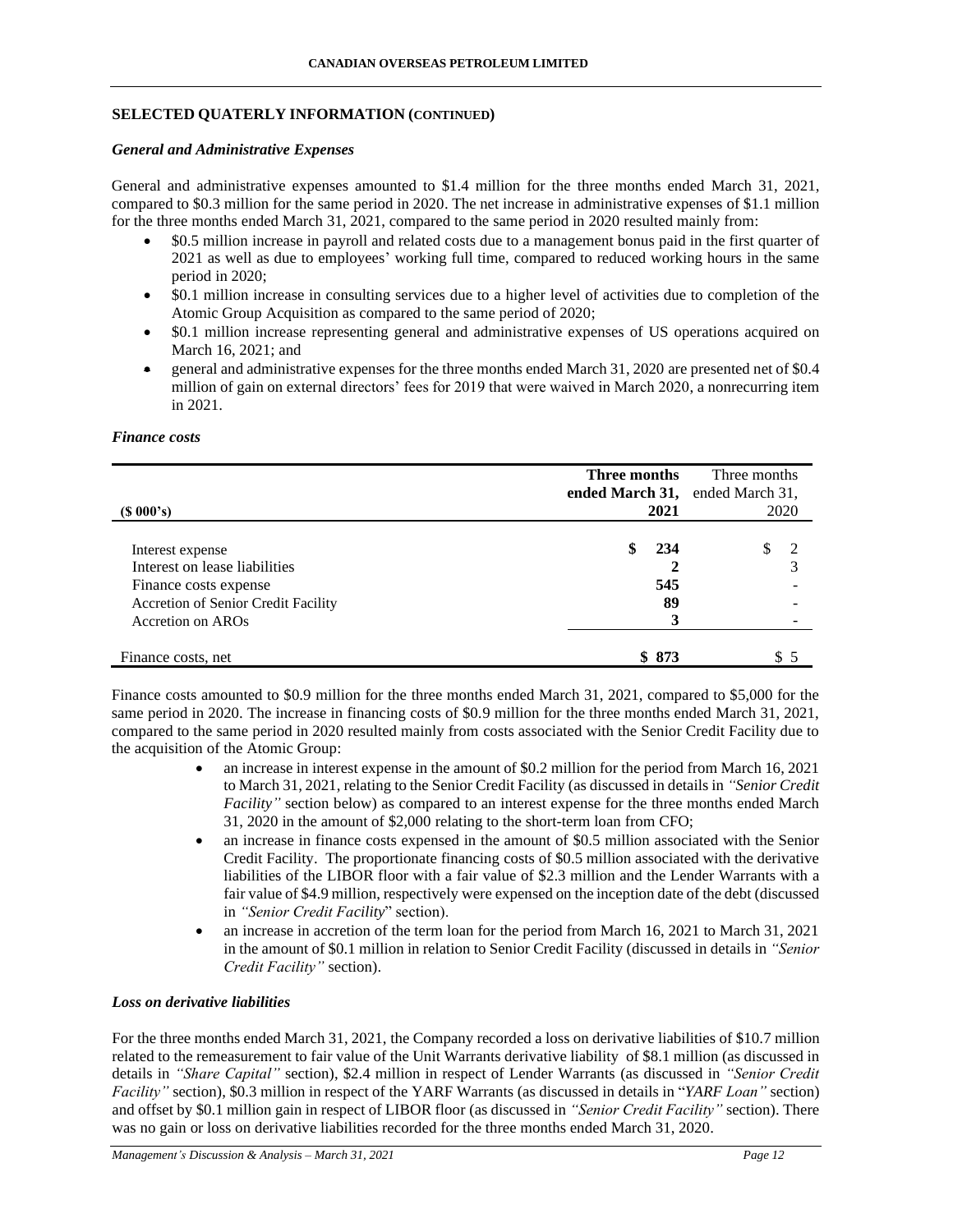### **SELECTED QUATERLY INFORMATION (CONTINUED)**

### *Foreign Exchange Loss*

A foreign exchange loss of \$107,000 was recognized for the three months ended March 31, 2021 (compared to a foreign exchange loss of \$26,000 for the same period in 2020), which relates mainly to loss on translation of loans, accounts payable, cash and cash equivalents denominated in currencies other than USD.

### *Loss on Investment in Joint Venture*

The Company currently holds a 50% interest in a jointly controlled entity, ShoreCan. For the three months ended March 31, 2021, the Company charged ShoreCan an interest expense of \$0.1 million (2020 - \$0.1 million), which were included in ShoreCan's general and administrative expenses and interest expens for the same period.

For the three months ended March 31, 2021, the Company's share of ShoreCan's losses exceeded the Company's Net Investment of \$1,000 for this period (\$nil for the three months ended March 31, 2020). Accordingly, under the equity method, the Company recognized a loss on the investment in ShoreCan of \$1,000 for the three months ended March 31, 2021 (\$nil for three months ended March 31, 2020).

### **COMPARATIVE FINANCIAL POSITION ITEMS**

The following table summarizes the Company's financial position as at March 31, 2021, and December 31, 2020:

|                                           | March 31,    | December 31, |
|-------------------------------------------|--------------|--------------|
| (\$ 000's) except per share               | 2021         | 2020         |
| Cash and cash equivalents                 | \$<br>28,996 | \$<br>1,401  |
| Exploration and evaluation assets         | 1,665        |              |
| Property, plant and equipment, net        | 57,533       | 61           |
| Right of use assets                       | 254          | 229          |
| Commodity derivative current asset        | 727          |              |
| Commodity derivative long-term asset, net | 467          |              |
| Prepaid purchase price                    |              | 5,000        |
| <b>Total assets</b>                       | 92,580       | 6,992        |
| Subscription receipts liability           |              | 5,472        |
| Short-term loans                          | 332          | 683          |
| Purchase price payable                    | 5,000        |              |
| Derivative liabilities - current          | 10,180       | 91           |
| Derivative liabilities – non-current      | 9,428        |              |
| Senior credit facility                    | 35,052       |              |
| Asset retirement obligations              | 2,694        |              |
| Current portion of lease liabilities      | 105          | 59           |
| Long-term lease liabilities               | 201          | 216          |
| Total noncurrent financial liabilities    | 47,375       | 216          |
| Share capital                             | (174, 645)   | (142, 639)   |
| Shareholders' equity/ (deficit)           | \$18,571     | \$ (595)     |

Recent changes to general economic and industry factors due to the COVID-19 pandemic, their uncertainty and impact on the Company's position and operation are discussed in "*Outlook*" section.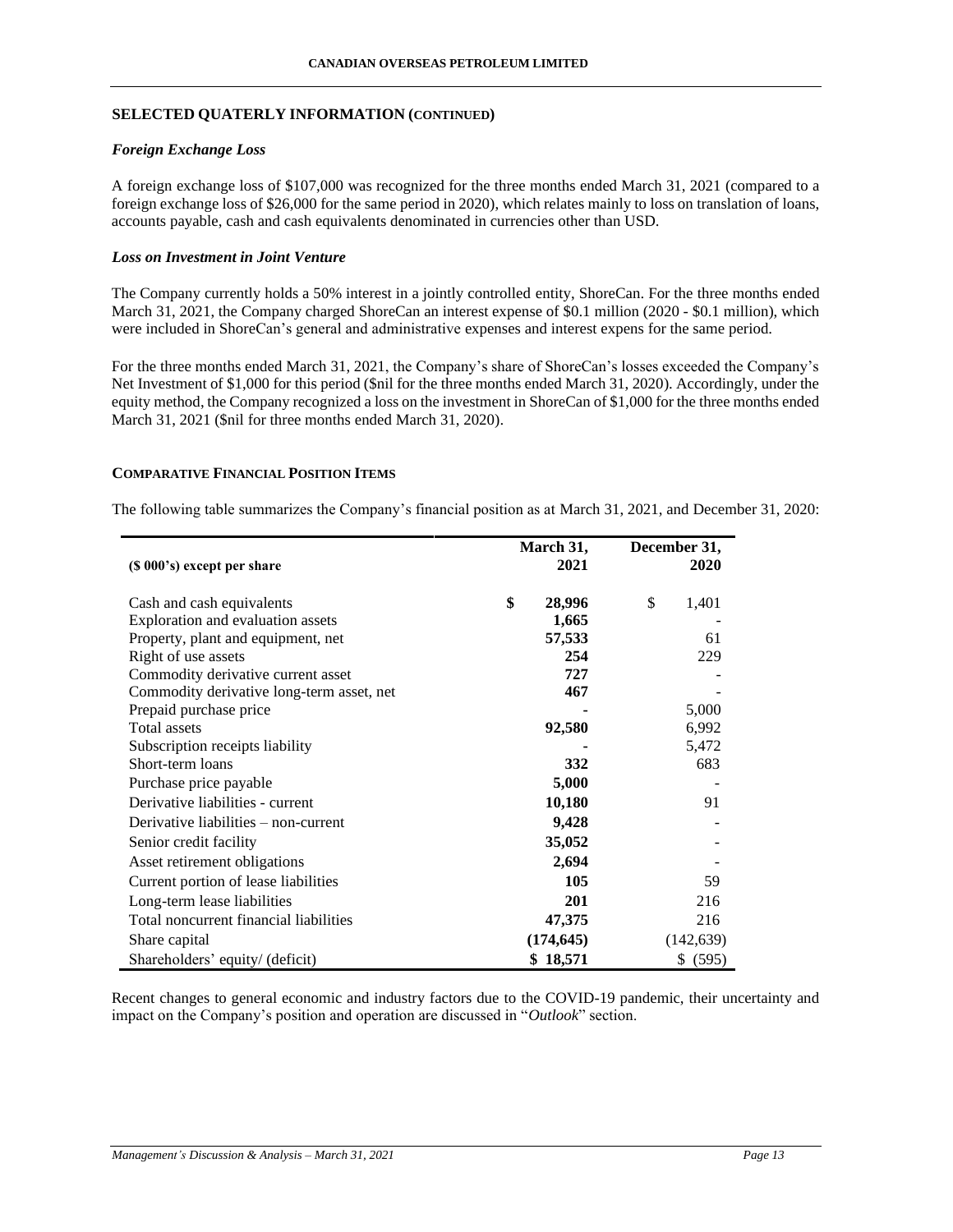### *Cash and Cash Equivalents*

The increase in cash and cash equivalents of \$27.6 million during the first three months of 2021 represents cash provided by financing activities of \$66.0 million net of cash used in operating activities of \$7.2 million and cash used in investing activities of \$31.2 million. As at March 31, 2021, the cash and cash equivalent balance includes \$5 million of restricted cash (see: "Atomic Group Acquisition" section) and \$1.7 million held in escrow. See *"Liquidity and capital resources"* for further discussion.

### *Exploration and evaluation ("E&E") assets*

As at March 31, 2021, the Company's E&E assets of \$1.7 million relate to the undeveloped area in the Barron Flats Deep Federal Unit in which Atomic holds a 55.56% WI, acquired as part of Atomic Group Acquisition, that will require further exploration work and is pending a determination of proven or probable reserves. During the three month period ended March 31 2021, and 2020, no E&E expenses were incurred.

The Company did not have any exploration and evaluation assets as at December 31, 2020.

### *Property, plant and equipment*

As at March 31, 2021, the Company's net property plant and equipment amounted to \$57.5 million and comprised of \$57.4 million of petroleum assets and \$0.1 million of administrative assets. Petroleum assets relate to two oil producing units that were acquired further to Atomic Group Acquisition: the Barron Flats Shannon Miscible Flood Unit ("BFU") and the Cole Creek Unit in the State of Wyoming and a gas pipeline that services the BFU for the purpose of miscible flood injections.

### *Property, plant and equipment (continued)*

Additions for the three months ended March 31, 2021 amounted to \$190,000 for petroleum assets and \$57,000 for administrative assets, and an increase in asset retirement obligations amounting to \$2.7 million due to a change in the discount rate since the March 16, 2021 acquisition.

There were no developed and producing assets as at December 31, 2020.

# *Right of Use Assets*

As at March 31, 2021 and in accordance with IFRS 16, the Company recognized \$213,000 of right-of-use assets in respect of the office lease in Calgary, Canada and \$41,000 in respect of the Lakewood, Colorado office lease, compared to \$229,000 as at December 31, 2020. The Company depreciates its right-of-use assets on a straightline basis over the term of the office lease contract.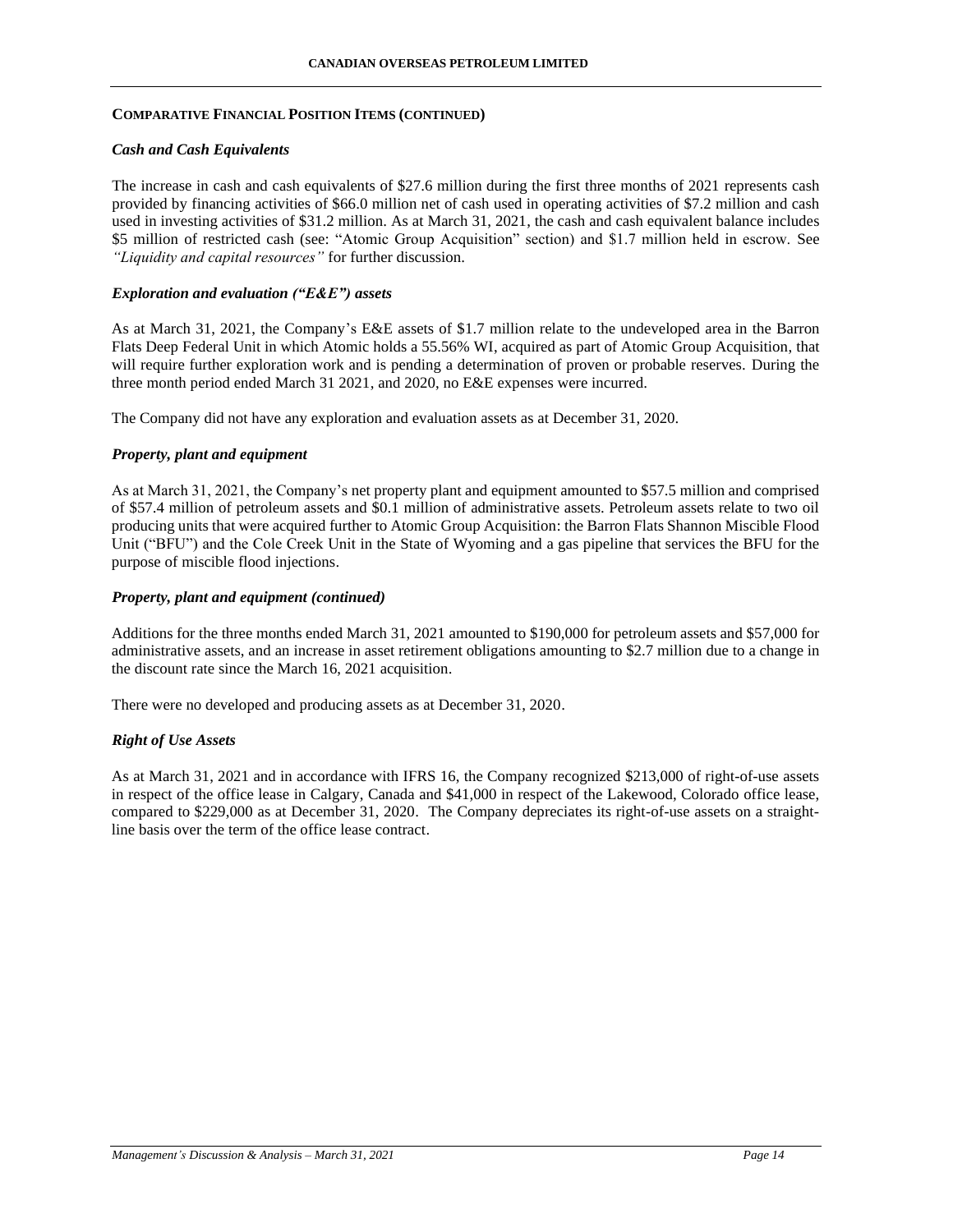#### *Commodity Derivative Assets*

Effective March 15, 2021, in anticipation of the Closing of the Atomic Group Acquisition and satisfying conditions attached to the Senior Credit Facility, the Company entered into a master risk management agreement with a counter party. These risk management contracts are not entered into for trading nor speculative purposes.

| <b>Commodity</b> | <b>Fixed price</b><br><b>SWAP</b> | <b>Total notional</b><br>quantity<br>(Gallon (GAL);<br><b>Barrel (BBL))</b> | <b>Term</b>           | <b>Contracts</b><br>price per GAL<br>or<br><b>BBP/Monthly</b> | <b>Fair Value</b><br>at March<br>31, 2021<br>(S 000's) |
|------------------|-----------------------------------|-----------------------------------------------------------------------------|-----------------------|---------------------------------------------------------------|--------------------------------------------------------|
|                  |                                   |                                                                             | April 1, 2021 to      |                                                               |                                                        |
| Crude oil        | <b>WTI Futures</b>                | 207,123 BBL                                                                 | December 31,<br>2021  | \$61.28                                                       | 735                                                    |
|                  |                                   |                                                                             | January 1, 2022 to    |                                                               |                                                        |
| Crude oil        | <b>WTI Futures</b>                | 384,187 BBL                                                                 | December 31,<br>2022  | \$56.58                                                       | 909                                                    |
|                  |                                   |                                                                             | January 1, 2023 to    |                                                               |                                                        |
| Crude oil        | <b>WTI Futures</b>                | 416,772 BBL                                                                 | February 29, 2024     | \$52.87                                                       | 610                                                    |
|                  |                                   |                                                                             |                       |                                                               | 2,254                                                  |
|                  | Normal                            |                                                                             | April 1, 2021 to      |                                                               |                                                        |
| <b>Butane</b>    | Butane (NC4)                      | 7,766,022 GAL                                                               | December 31,<br>2021  | \$0.930                                                       | (282)                                                  |
|                  | Normal                            |                                                                             | January 1, 2022 to    |                                                               |                                                        |
| <b>Butane</b>    | Butane (NC4)                      | 11,110,302 GAL                                                              | December 31,<br>2022  | \$0.768                                                       | (393)                                                  |
|                  | Normal                            |                                                                             | January 1, 2023 to    |                                                               |                                                        |
| <b>Butane</b>    | Butane (NC4)                      | 9,921,552 GAL                                                               | February 29, 2024     | \$0.670                                                       | (385)                                                  |
|                  |                                   |                                                                             |                       |                                                               | (1,060)                                                |
|                  |                                   |                                                                             | Net derivative asset: |                                                               | 1,194                                                  |
|                  |                                   |                                                                             |                       |                                                               |                                                        |
|                  |                                   | Short-term portion - commodity derivative asset                             |                       |                                                               | 727                                                    |
|                  |                                   | Long-term portion - commodity derivative asset                              |                       |                                                               | 467                                                    |

(1) WTI refers to West Texas Intermediate, a grade of light sweet crude oil used as benchmark pricing in the United States.

(2) Floating Price of the Oil contracts for each contract month is equal to the arithmetic average of the NYMEX Light Sweet Crude Oil Futures first nearby contract settlement price for each business day that it is determined during the contract month.

(3) Floating Price of the Gas contracts for each contract month is equal to the arithmetic average of the OPIS Mt. Belvieu Butane (non-LDH) for each business day during the contract month.

The resulting fair value of these contracts has been recognized in the consolidated statement of financial position as aggregate net commodity derivative assets of \$1.2 million as at March 31, 2021. The respective \$2.3 million of unrealized gain on crude derivatives and \$1.1 million of unrealized loss on butane derivative contracts were recognized in the net loss for three months ended March 31, 2021.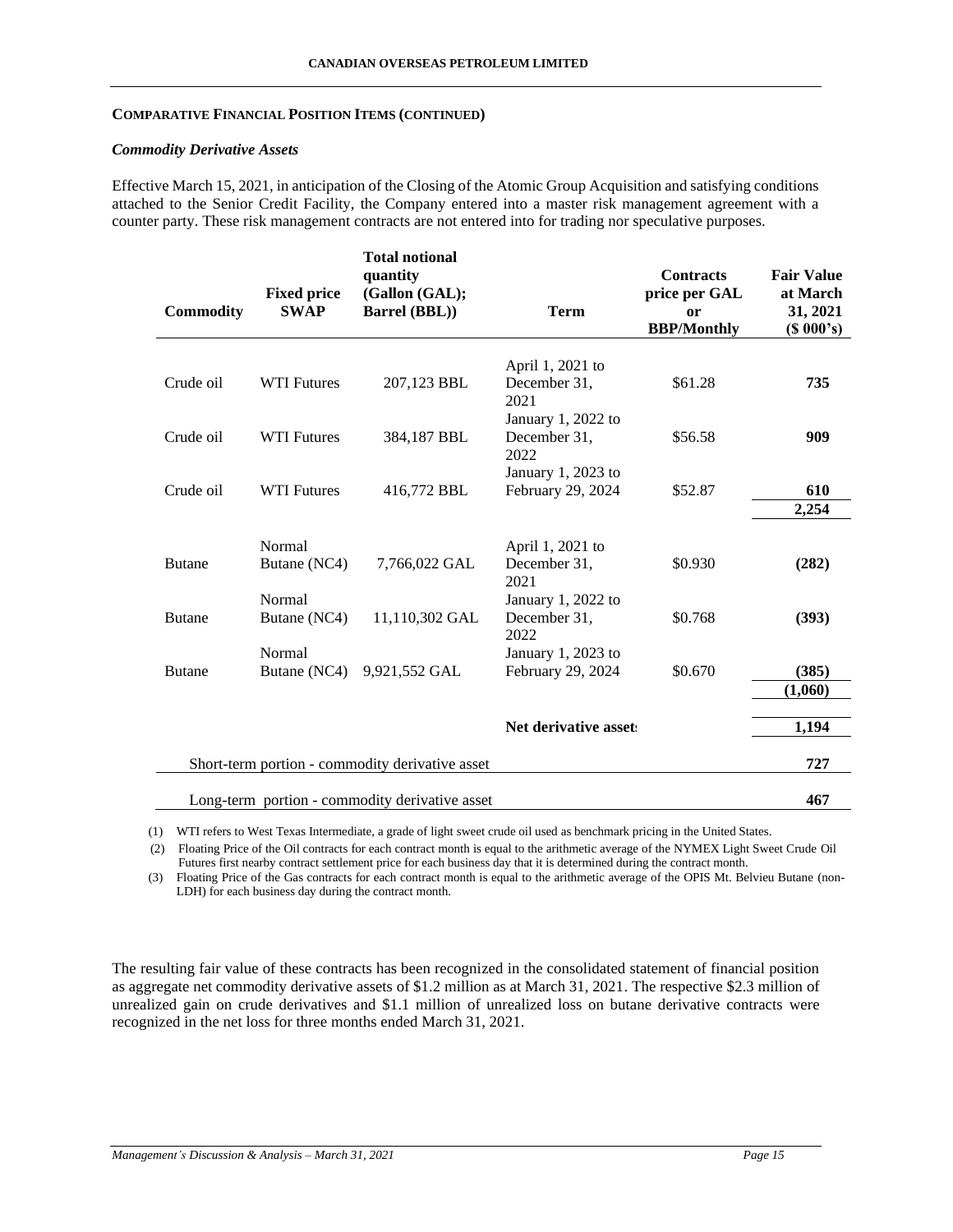### *Prepaid Purchase Price*

In connection with the Atomic Group Acquisition, the Company made a non-refundable deposit payment of \$1 million on December 15, 2020 (due upon signing the SPA) and paid a refundable deposit of \$4 million on December 31, 2020. Accordingly \$5 million was recognized as a prepaid purchase price in the Company's consolidated statement of financial position as at December 31, 2020. The Atomic Group Acquisition was completed on March 16, 2021 (as discussed in details in "*Overview and Overall Performance*" section).

### *Investment in Joint Venture*

The Company's investment in joint venture, relates to a 50% share of ShoreCan, the jointly controlled entity and represents a 50% share in ShoreCan's assets and liabilities. As the Company's share of ShoreCan's net liabilities exceeded the Company's net interest in ShoreCan as at March 31, 2021, under the equity method, the Company discontinued recognizing its share of future losses and the carrying amount of the investment in the jointly controlled entity was \$nil as at March 31, 2021 (\$nil as at December 31, 2020). Investment in ShoreCan is further discussed in section "Commitments and Contractual Obligations".

### *Total Assets*

Total assets increased by \$85.6 million from \$7.0 million as at December 31, 2020 to \$92.6 million as at March 31, 2021. This increase is mainly a result of an increase in capital assets due the Atomic Group Acquisition completed on March 16, 2021 and an increase in cash and cash equivalents from proceeds of issuances of common shares and remaining funds from the drawdown of the Senior Credit Facility.

### *Subscription Receipts Liability*

Proceeds from the Non-brokered Placing (discussed in *"Share Capital"* section) that were received in December 2020 (i.e. in advance of the actual issue of the respective Common Shares in January 2021) in the amount of £3.9 million (\$5.3 million) were recognized as a subscription receipts liability in current liabilities as at December 31, 2020. In addition, the subscription receipts liability balance as at December 31, 2020 includes the Company's obligation to issue units to the CEO at a value of £115,000 (\$157,000) further to the CEO Loan conversion (discussed further in *"Share Capital"*) and to issue units to Company's directors at a value of \$46,000, further to the Directors' participation in the Non-brokered Placing. All shares related the Non-brokered Placing were issued in January 2021; there is no subscription receipt balance outstanding as at March 31, 2021.

#### *PPP Note - \$0.3 million as at March 31, 2021*

Further to Atomic Group acquisition, the Company assumed a loan entered into by one of the Atomic Group companies. On April 14, 2020, SWP entered into an unsecured promissory note in the amount of \$0.33 million under the Paycheck Protection Program (the "PPP Note"). The Paycheck Protection Program was established under the Coronavirus Aid, Relief, and Economic Security Act (the "CARES Act") and is administered by the U.S. Small Business Administration (the "SBA"). The annual interest rate on the PPP Note is 0.98%. Monthly principal and interest payments were deferred for a period of six months after the date of the loan. If the loan is not forgiven, equal monthly payments of principal and interest commence one month after the deferral period and until the maturity on April 13, 2022. This loan is classified as current liability as the Company anticipates either repayment or forgiveness being approved within less than a year.

Under the terms of the CARES Act, PPP Note recipients can apply for and be granted forgiveness for all or a portion of the loan granted under the PPP. Under terms of CARES Act, these funds were to be used for payroll and utility payments.

On April 26, 2021 SWP applied for forgiveness of the full PPP Note and on July 1, 2021 the SBA approved the full forgiveness of PPP Note.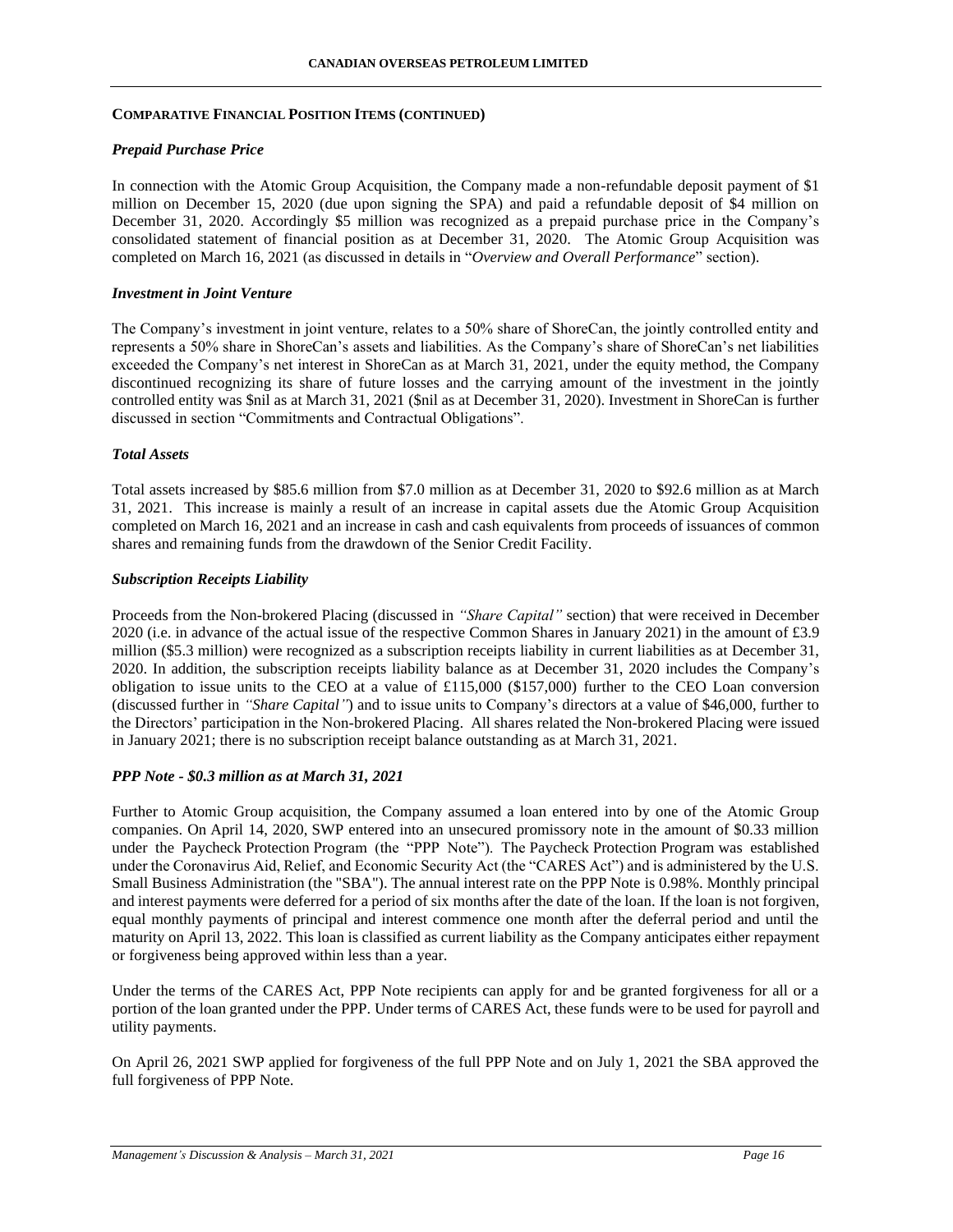### *YARF Loan - \$0.7 million as at December 31, 2020*

On June 15, 2020, the Company entered into a loan agreement with YA II PN, Ltd ("YA") and Riverfort Global Opportunities PCC ("RF" and, together with YA, the "YARF Lenders" or "YARF") for an unsecured facility (the "Loan Agreement") of £636,000 i.e. approximately \$786,000 ("YARF Loan"). Each drawdown was repayable in cash six months from its respective drawdown date.

The total balance of YARF Loan of £500,000 (\$683,000) outstanding as at December 31, 2020 was repaid in accordance with YARF Loan Agreement: £100,000 (\$136,000) on January 5, 2021 and £400,000 (\$547,000) on February 5, 2021.

Further to the Loan Agreement, on July 2, 2020, the Company issued, as additional compensation to YARF Lenders, a total of 100,000,000 common share purchase warrants (the "YARF Warrants") exercisable within 24 months, at an exercise price of £0.0039 (\$0.0049) per share. These YARF warrants are still outstanding as at March 31, 2021.

The YARF Warrants' exercise price is in GBP, and the Company's functional currency is in USD. As there is variability in these exchange rates, the YARF Warrants are classified as a derivative financial instrument and subsequently revalued on each balance sheet date. The fair value of YARF Warrants was estimated (using a Black-Scholes option pricing model) at \$91,000 as at December 31, 2020 and \$403,000 as at March 31, 2021. Accordingly, the Company recognized a loss on derivative liability of \$308,000 and related foreign exchange loss of \$4,000 in its statement of comprehensive loss for the three months ended March 31, 2021.

|                               | March 31, 2021 | December 31, 2020 |
|-------------------------------|----------------|-------------------|
|                               |                |                   |
| Risk-free interest rate       | 0.028%         | $-0.181%$         |
| Weighted average life (years) | 1.25           | 1.5               |
| <b>Expected volatility</b>    | 90%            | 90%               |
| Expected dividend yield       | $0\%$          | $0\%$             |
| COPL's stock price*           | \$0.0080       | \$0.0032          |

The following assumptions were used for Black-Scholes option pricing model to estimate the fair value of the YARF Warrants at the dates of valuation:

\*Closing price on the LSE or the CSE, translated into USD as at the date of valuation.

#### *Purchase Price Payable*

At Closing, the Company withheld \$5 million of the Atomic Purchase Price pending the finalization of certain adjustments as agreed between the Seller and the Company. Subsequently, on April 14, 2021, the Company released \$5 million to the Seller. As at March 31, 2021, this amount due is presented as "Purchase price payable" and, "Restricted cash" as at March 31, 2021 was included in "Cash and cash equivalents" in the consolidated statement of financial position.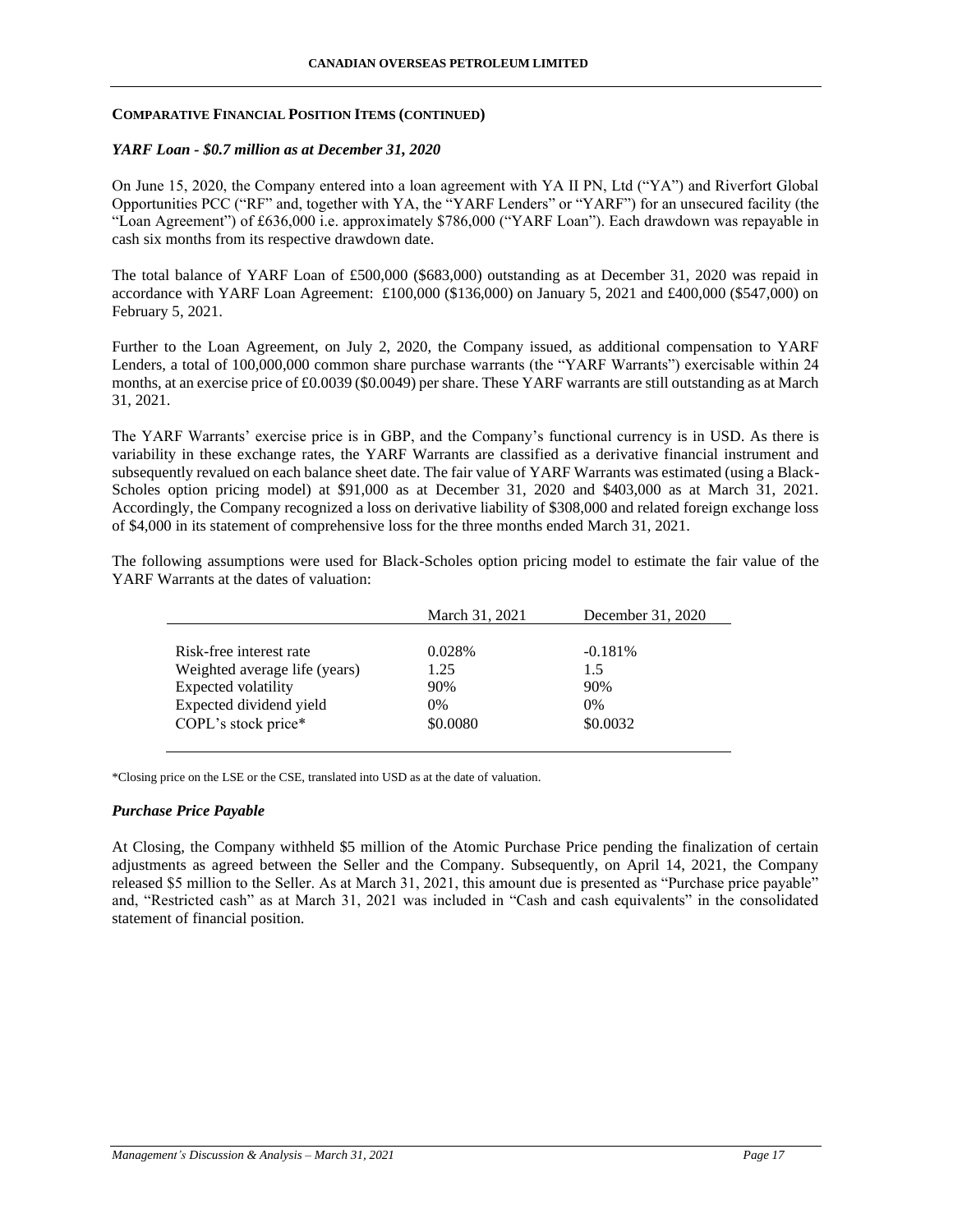#### *Derivative liabilities*

Total current derivative liabilities amounted to \$10.2 million as at March 31, 2021 and comprised of derivative liability in respect of Unit Warrants in the amount of \$9.8 million (as described below in "*Share Capital*" section) and derivative liability in respect of the YARF loan in the amount of \$0.4 million (as described in details in "*YARF loan*" section). As at December 31, 2020, total balance of current derivative liabilities in the amount of \$91,000 related to derivative liability on YARF loan.

Total non-current derivative liabilities amounted to \$9.4 million as at March 31, 2021, comprised of derivative liability on the Lender Warrants in the amount of \$7.3 million and derivative liability on the LIBOR floor in respect of the Senior Credit Facility in the amount of \$2.1 million (as described in details in "*Senior Credit Facility*" section).

#### *Senior Credit Facility*

The Atomic Group Acquisition was funded in part with debt through a loan agreement dated March 16, 2021 between a US based Global Investment Firm (the "Lender") and COPL America Inc. ("COPL America" or the "Borrower") repayable within a four (4) year term (collectively, the "Senior Credit Facility"). To fund the Atomic Acquisition, the Company drew an initial principal loan amount of \$45 million. The amount funded to COPL America of approximately \$43.2 million (net of financing costs and transaction costs) was used to settle Atomic's previously outstanding external debt of \$26.079 million, a \$10 million payment to the Seller, the \$5 million of the Purchase Price initially withheld and paid subsequent to Closing, and the remainder for funding ongoing operations of COPL America (as discussed in details in "*Overview and Overall Performance*" section).

The Senior Credit Facility agreement is subject to an interest rate of LIBOR (with a floor of 2%) plus 10.5% per annum with such interest to be paid monthly in arrears. From the first anniversary of the Senior Credit Facility, the outstanding loan principal will be repaid monthly by COPL America cash resources in excess of \$2.5 million, and COPL America may prepay amounts outstanding subject to prepayment premiums from the first anniversary of the loan. The Senior Credit Facility includes the following covenants: spending on capex subject to Lender approval, and the maintenance of certain financial ratios for asset coverage (1.50:1.00), leverage ratio (range of 2.50 to 3.00:1) and liquidity (45-day minimum average balance of unrestricted cash must be at least \$2.5 million). Financial ratios covenants are applicable for the periods commencing after the first anniversary of the Senior Credit Facility. The Senior Credit Facility did not require security or guarantees provided by the Company or its wider group outside of the USA and all financial ratios are calculated with reference to COPL America and its US subsidiaries only. The Senior Credit Facility has an accordion feature whereby the Borrower may draw upon up to a further \$20 million for future development, at the sole discretion of the Lender. As at March 31, 2021, the accordion feature was not drawn down.

Under a warrant agreement dated March 16, 2021, the Lender was granted five (5) warrants representing 5% of the Common Shares of COPL America for \$0.01 per Common Share (the "Lender Warrants"). These warrants are not exercisable until the Senior Credit Facility is prepaid or at maturity. On maturity, the Lender would be entitled to redeem such warrants for an amount of cash equal to the greater of approximately 5% of the Company's market capitalization or 5% of the net asset value of COPL America at such time. These warrants were issued as a requirement of the Lender for providing the Senior Credit Facility and are part of the cost of debt and are factored into the overall determination of the effective interest rate for the Senior Credit Facility. As the Lender Warrants are a puttable financial instrument at the option of the holder, the Company cannot avoid issuing cash to the holder and they are classified as derivative liabilities recognized at fair value upon issuance and measured at each reporting period end with changes in fair value recognized in net earnings (loss).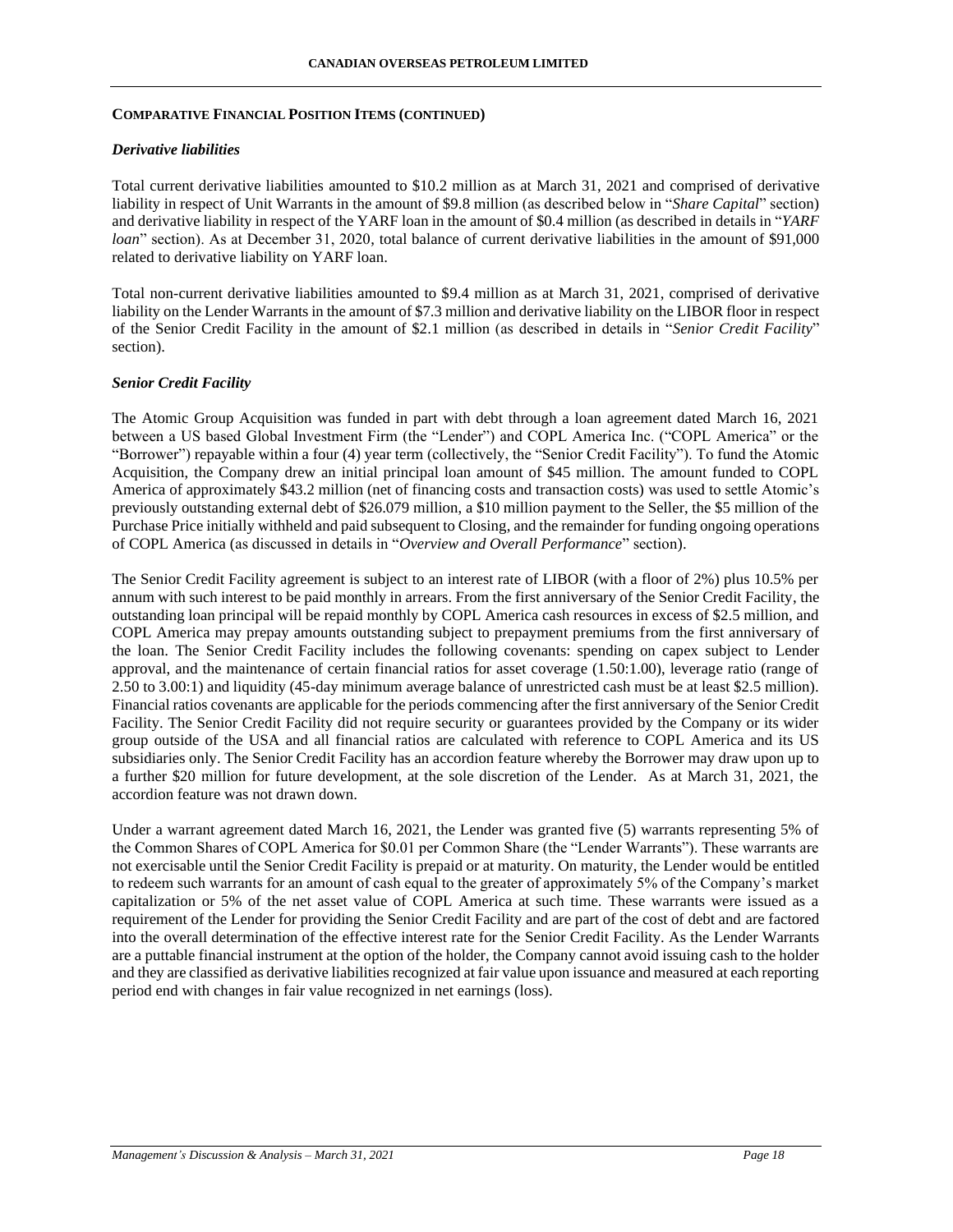### *Senior Credit Facility (continued)*

As at March 16, 2021, the fair value of the Senior Credit Facility of \$45 million was assigned as follows: \$35.0 million (net of financing costs of \$2.8 million) to the Senior Facility, \$4.9 million to the Lender Warrants and \$2.3 million to the LIBOR floor.

- (a) As at March 16, 2021 (date of issuance), the fair value assigned to the Lender Warrants of \$4.9 million was determined using 5% of COPL's market capitalization on a fully diluted basis, which was greater than 5% of the net asset value of COPL America at the date of issuance. During the period from date of issuance to March 31, 2021, no Lender Warrants could be exercised. As at March 31, 2021, the Lender Warrants were revalued at \$7.3 million using 5% of COPL's market capitalization on a fully diluted basis. The resulting change in fair value of \$2.4 million was recognized in the net loss for the three months ended March 31, 2021.
- (b) The LIBOR floor was assessed to be an embedded derivative. As at March 16, 2021, the LIBOR floor was in-the-money, and the forward curve for 1-month LIBOR over the term of the Senior Credit Facility indicates that it will remain in the money for the duration of the Senior Credit Facility. Therefore, the LIBOR floor is not closely related to the host debt contract (\$45 million), and is recognized as a derivative liability that is revalued at each reporting period end with resulting changes in fair value recognized in net earnings (loss). As at March 31, 2021, the LIBOR floor was revalued at \$2.1 million and the resulting change in fair value of \$0.1 million was recognized as gain on derivative liability for the three months ended March 31, 2021.
- (c) Aggregate financing costs of \$3.4 million associated with the Senior Credit Facility were allocated amongst these three components (fair value of Lender Warrant, LIBOR Floor, and loan) based on the relative fair value of each component. The costs associated with the loan portion of \$35.0 million form part of the amortized costs of the loan used to determine the effective interest rate of 20.93%. The proportionate financing costs of \$0.5 million associated with the derivative liabilities of LIBOR floor with fair value of \$2.3 million and the Lender Warrants with fair value of \$4.9 million, respectively were expensed on the inception date of the debt.

During the three months period ended March 31, 2021, the Company paid interest on this loan in the amount of \$234,000**.** 

#### *Assets Retirement Obligations*

The Company's asset retirement obligation relates to net ownership interests in oil and gas assets (including well sites and processing facilities) that were acquired further to the Atomic Group Acquisition. The Company estimates the undiscounted value of its total asset retirement obligations to be \$7.9 million as at March 31, 2021. These obligations are expected to be incurred between 2022 and 2075. The asset retirement obligation is calculated using a discount factor being the risk-free rate related to the liability and is based on the US long-term bond rate. As at March 31, 2021, the discount factor was 2.5% based on the risk-free rate based on the US long-term bond rate and an inflation rate of 2.3% per annum. As at March 31, 2021 estimated discounted value of the Company's total asset retirement obligations amounted to \$2.7 million.

# *Lease Liabilities*

The Company's lease obligations relate to its offices in Calgary, Canada and Denver, USA. The lease obligations have been measured at the present value of the lease payments, discounted using the Company's incremental borrowing rate of 3.63% for Calgary's office as at March 31, 2021 and December 31, 2020. During the three months ended March 31, 2021, the Company paid \$15,000 of principal and interest compared to \$4,000 for the same period in 2020.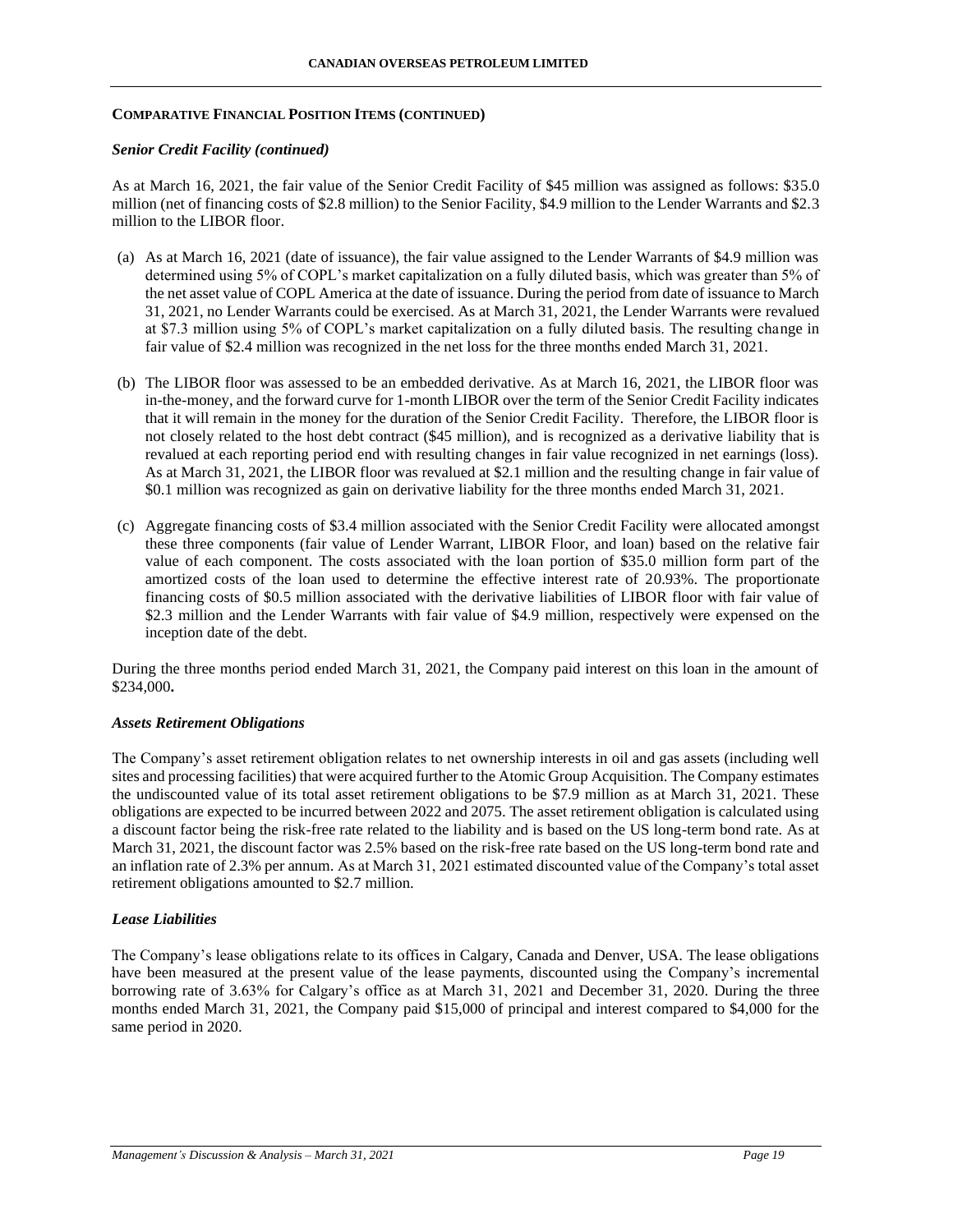### *Shareholders' Equity*

The shareholders' equity increased from \$0.6 million deficit as at December 31, 2020 to \$18.6 million equity as at March 31, 2021. This increase of \$19.2 million resulted mainly from a:

- net increase in share capital of \$32.0 million (as described below in *"Share Capital"* section) due to
	- o shares issued further to Non-brokered and Brokered Placing of \$30.7 million;
	- o shares issued further to payment of purchase price of Atomic Group of \$4.0 million ("*Overview and Overall Performance*" section);
	- o shares issued further to CEO loan conversion of \$0.2 million;
	- o shares issued as payment of Finder's and Broker's Fee of \$2.3 million;
	- o shares issued further to an exercise of Unit Warrants of \$0.3 million;
	- o increase in fair value of Unit Warrants exercised of \$0.5 million;
	- o offset by fair value of unit warrants issued presented as derivative liability of \$2.1 million instead of equity; and
	- o share issuance cost of \$3.9 million.
- increase in warrants in the amount of \$1.0 million due to Finders' and Broker's warrants issued;
- increase in deficit was as a result of a comprehensive loss of \$13.8 million incurred for the three months ended March 31, 2021.

# **SHARE CAPITAL**

#### *Non-brokered Placing*

During first quarter of 2021, further to a non-brokered placing closed in the UK (the "Non-brokered Placing"), the Company issued total of 4,442,500,000 units at a price of £0.002 (\$0.0027) per unit for gross proceeds of £8.9 million (\$12.1 million). Each unit consists of one Common Share and one half of one common share purchase warrant ("Unit Warrant"). Each Unit Warrant entitles the holder thereof to purchase one Common Share at an exercise price of £0.0026 (\$0.0035) per share on or before January 8, 2022.

The 4,442,500,000 Common Shares related to Non-brokered Placing were issued as follows:

- 1,050,000,000 on January 8, 2021,
- 2,062,500,000 on January 11, 2021,
- 325,000,000 on January 12, 2021,
- 188,586,000 on January 14, 2021,
- 575,000,000 on January 26, 2021,
- 23,589,000 on February 17, 2021,
- 8,300,000 on February 26, 2021,
- 75,000,000 on March 9, 2021 and
- 134,525,000 on March 12, 2021.

In addition, on January 11, 2021, 57,500,000 units with a value of £115,000 (\$155,000) at a deemed price £0.002 per unit were issued to the Company's CEO further to the extinguishment of the CEO Loan agreed to be on same terms as the Non-brokered placing (further to a placing agreement signed with the CEO on December 23, 2020).

The fair value of 2,250,000,000 Unit Warrants was estimated at \$2.1 million (using a Black-Scholes option pricing model with assumptions as noted in a table below) and was netted against proceeds from share capital and a derivative liability of \$2.1 million was recognized as at January 8, 2021 (the legal issue date of the Unit Warrants). The Unit Warrants' exercise price is denominated in GBP, and the Company's functional currency is USD. Accordingly, due to variability in these exchange rates, the Unit Warrants are classified as a derivative financial instrument.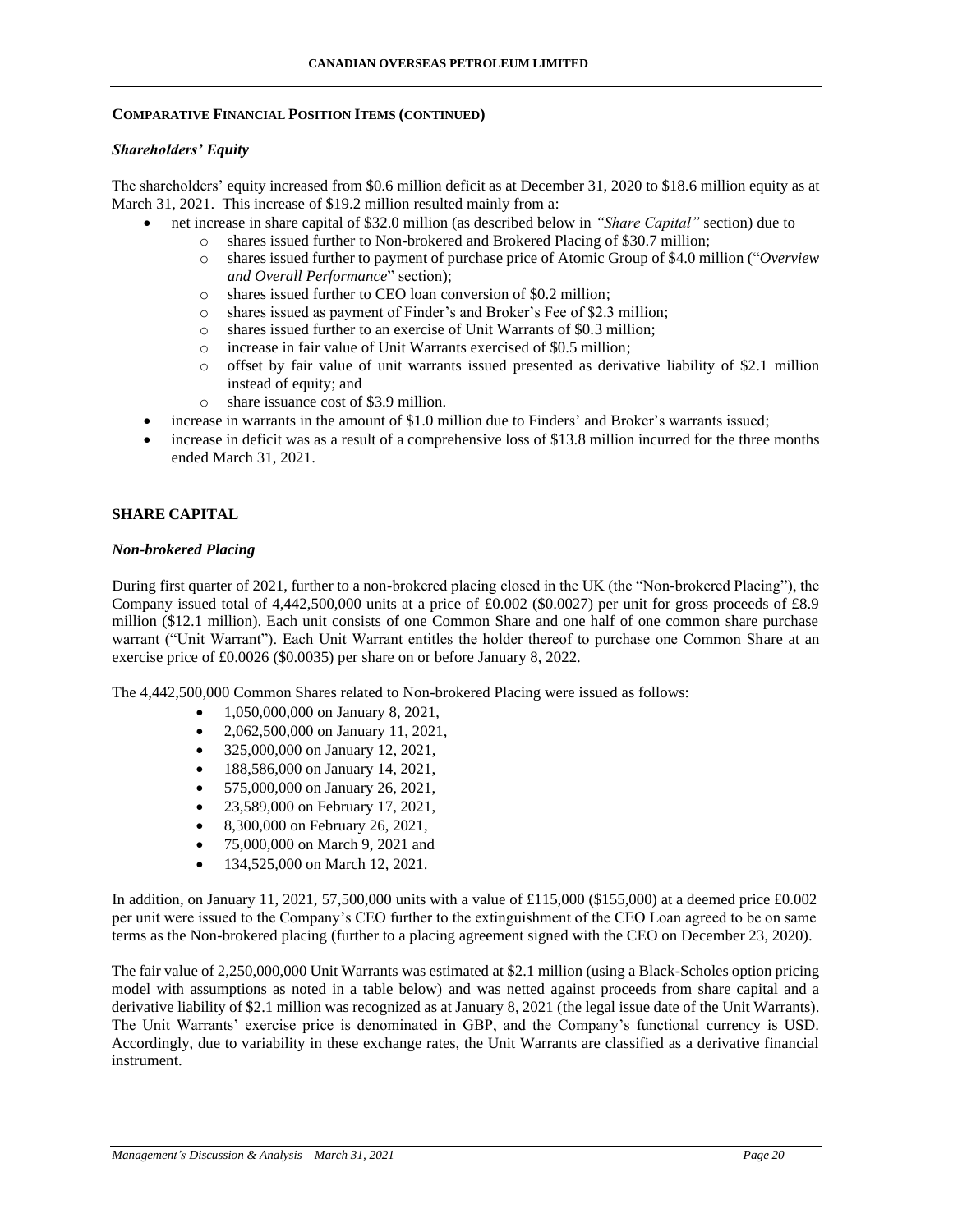### **SHARE CAPITAL (CONTINUED)**

### *Non-brokered Placing (continued)*

In connection with the Non-brokered Placing, the Company paid/issued:

- to a first finder a cash finder's fee of £35,000 (\$47,500) and issued 18,750,000 common share purchase warrants ("1st Finder's Warrants") as an additional compensation to the finder;
- to a second finder on March 9, 2021 the Company issued 285,041,750 Common Shares as a payment for a finder's fee, representing a 7% commission in respect of placings arranged by the second finder. Accordingly, the Company recognized \$1.3 million (£1 million), being the fair value of these shares as at the issue date, as an addition to the share capital and an addition to share issue costs related to the Nonbrokered Placing. In addition, the Company issued 305,401,875 common share purchase warrants ("2nd Finder's Warrants") as an additional compensation for the finder.

Each 1st and 2nd Finder's Warrants entitle the holder, thereof, to purchase one Common Share at an exercise price of £0.0026 (\$0.0035) per Common Share on or before January 8, 2022. The fair value of the finders' warrants, estimated (using a Black-Scholes option pricing model with assumptions as noted in a table below) at \$18,000 for the 1<sup>st</sup> and  $2<sup>nd</sup>$  Finder's Warrants and \$289,000 for the  $2<sup>nd</sup>$  Finder's Warrants was recognized as equity (warrants) and netted against proceeds from Non-brokered Placing (as share issue costs).

Proceeds from the Non-brokered Placing that were received in December 2020 (i.e., in advance of the actual issue of respective units in January 2021) in the amount of £3.9 million (\$5.3 million) were recognized as subscription receipts liability in current liabilities as at December 31, 2020.

The net proceeds from the Non-brokered Placing were used to make initial, partial payments of the purchase price for the Atomic Group Acquisition (as described in "*Overview and Overall Performance*" section) as well as to cover the Company's ongoing general and administrative costs.

The following assumptions were used for Black-Scholes option pricing model to estimate the fair value of Unit Warrants and Finders' Warrants at valuation dates:

|                               | <b>January 8, 2021</b> | March 31, 2021 |
|-------------------------------|------------------------|----------------|
|                               |                        |                |
| Risk-free interest rate       | $-0.036\%$             | 0.053%         |
| Weighted average life (years) | 0.75                   | 0.52           |
| Expected volatility           | 90%                    | 90%            |
| Expected dividend yield       | $0\%$                  | 0%             |
| COPL's stock price*           | \$0.0033               | \$0.0080       |
|                               |                        |                |

\*Closing price on the LSE or the CSE, translated into USD as at the date of valuation.

In March 2021, further to an exercise of Unit Warrants, the Company received in total \$359,000 and issued 100,000,000 Common Shares as follows:

- 12,500,000 on March 9, 2021.
- 25,000,000 on March 23, 2021 and
- 62,500,000 on March 31, 2021.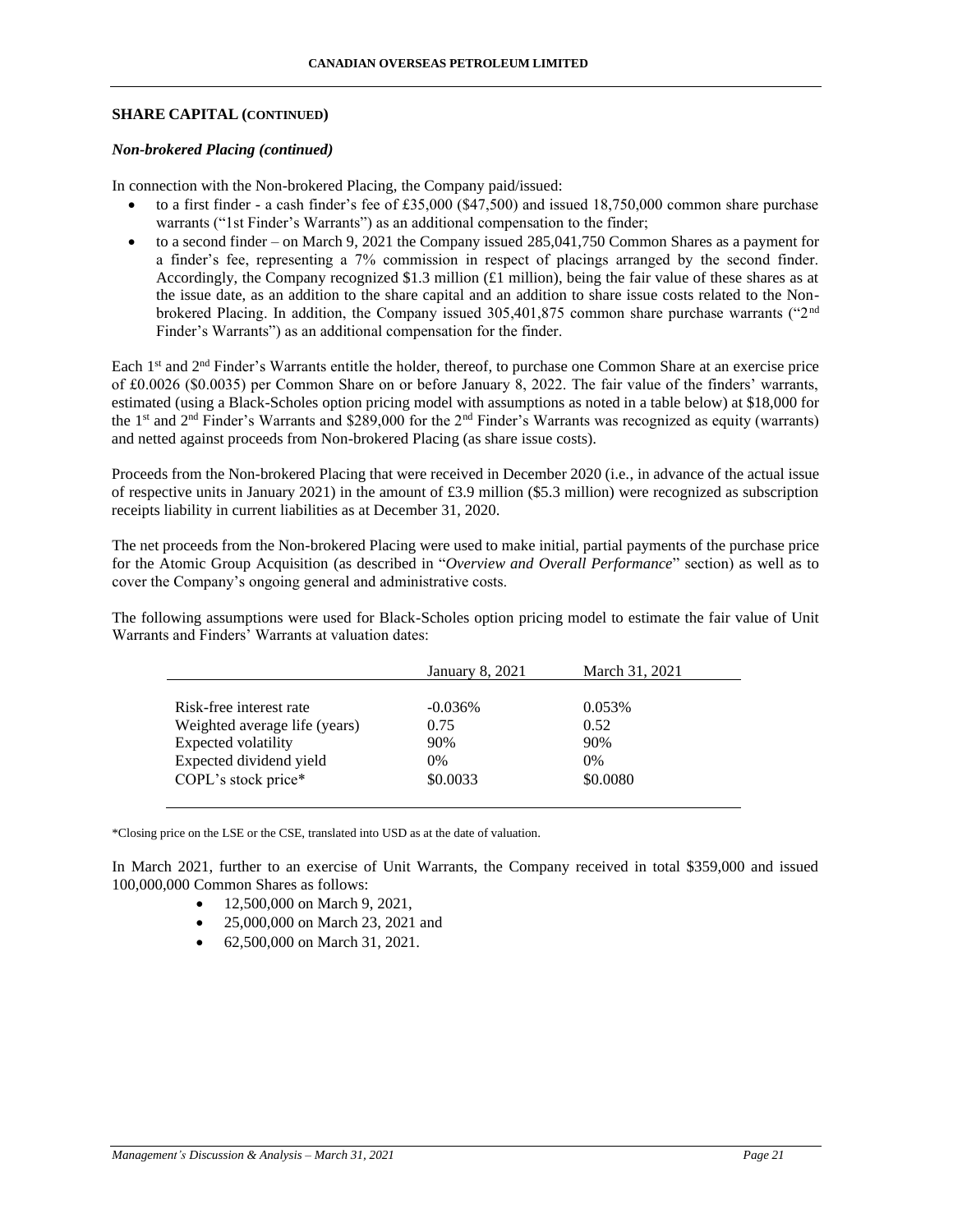### **SHARE CAPITAL (CONTINUED)**

#### *Non-brokered Placing (continued)*

The fair value of the exercised Unit Warrants estimated at \$0.5 million in total was recognized as an addition to the share capital and a respective decrease in the derivative liability. The following assumptions were used for Black-Scholes option pricing model to estimate the fair value of Unit Warrants exercised:

|                               | March 9, 2021 | March 23, 2021 | March 31, 2021 |
|-------------------------------|---------------|----------------|----------------|
|                               |               |                |                |
| Risk-free interest rate       | 0.065%        | 0.054%         | 0.053%         |
| Weighted average life (years) | 0.58          | 0.55           | 0.52           |
| Expected volatility           | 90%           | 90%            | 90%            |
| Expected dividend yield       | $0\%$         | $0\%$          | $0\%$          |
| COPL's stock price*           | \$0.0048      | 0.0119         | \$0.0080       |

\* Closing price on the LSE or the CSE, translated into USD as at the date of valuation.

#### *Brokered Placing*

On March 11, 2021, further to a brokered placing closed in the UK (the "Brokered Placing"), the Company issued total of 4,171,562,500 Common Shares at a price of £0.0032 (\$0.0045) per share for gross proceeds of £13.3 million (\$18.7 million).

In connection with the Brokered Placing, on March 11, 2021 the Company issued 203,437,500 Common Shares as a partial payment of a broker's fee and paid in cash a remaining broker's fee of £189,000 (\$259,000), representing in total approximately a 6% commission in respect of the Brokered Placing. The Company recognized \$1.0 million (£0.7 million), being the fair value of these broker's shares as at the issue date, as an addition to the share capital and an addition to share issue costs related to the Brokered Placing.

The Company also issued 262,500,000 common share purchase warrants ("Broker's Warrants") to the broker as additional compensation. Each Broker's Warrant entitles the holder thereof to purchase one Common Share of the Company at an exercise price of £0.0032 (\$0.0044) per Common Share on or before March 8, 2023.

The fair value of the Broker's Warrants estimated at \$648,000, was recognized as equity (warrants) and netted against proceeds from the Brokered Placing (as share issue costs). The following assumptions were used for Black-Scholes option pricing model to estimate the fair value of Broker's Warrants and Finders' Warrants at valuation date:

|                               | March 8, 2021 |
|-------------------------------|---------------|
|                               |               |
| Risk-free interest rate       | 0.018%        |
| Weighted average life (years) | 1.5           |
| Expected volatility           | 90%           |
| Expected dividend yield       | $0\%$         |
| COPL's stock price*           | \$0.0053      |

\*Closing price on LSE, translated into USD as at the date of valuation.

The Company will use net proceeds from the Brokered Placing to finance operating and capital expenditures of the Atomic Group and to cover the Company's ongoing general and administrative costs.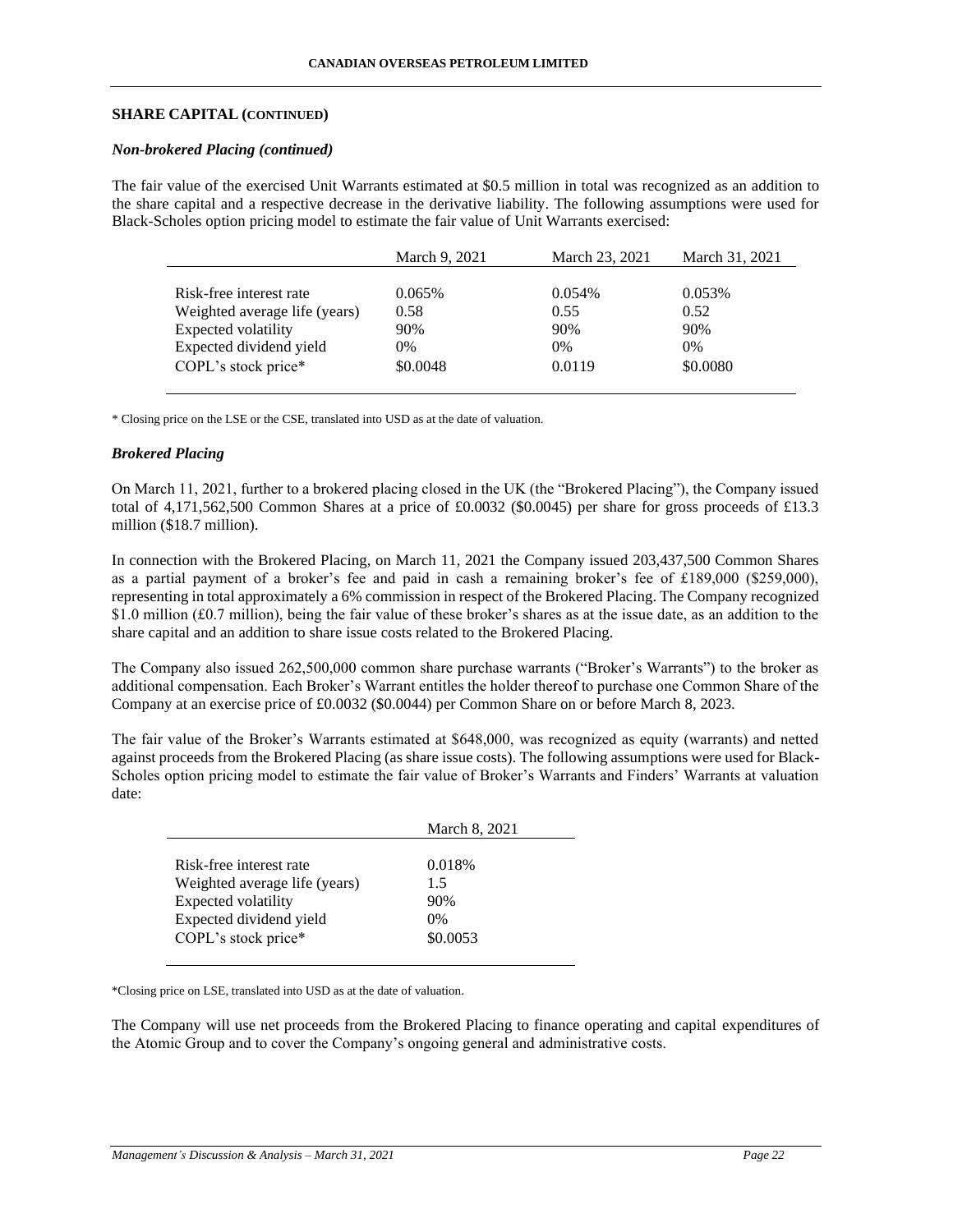### **SHARE CAPITAL (CONTINUED)**

### *Share Issue Cost*

The Company incurred approximately \$3.9 million of total costs in connection with the Non-brokered and Brokered Placings, including \$128,000 incurred in 2020 and recognized as deferred share issue costs as at December 31, 2020. In addition to finder's and broker's fees paid in cash, the fair value of finder's and broker's fees paid in shares and the fair value of Warrants issued to finders and the broker (as disclosed above), these share issue costs also include legal, LSE, transfer agent, and consulting fees of approximately \$0.3 million.

### *Shares issued subsequent to March 31, 2021*

On April 12, 2021 and July 2, 2021, further to the exercise of Unit Warrants the Company issued in total 527,500,000 Common Shares for proceeds of £1.4 million (\$1.9 million).

On June 30, 2021, the Company issued 25,000,000 Common Shares as a payment for a financial advisory service payable of \$0.2 million.

On July 20, 2021 the Company received an exercise notice for 20,833,333 of 2020 3rd Finder's warrants and received related funds of £81,000 (\$111,000); the respective shares are expected to be issued on July 23, 2021. In addition, on July 22, 2021 the Company received an exercise notice for 100,000,000 Unit Warrants and received related funds of £260,000 (\$358,000); the respective shares are expected to be issued on July 27, 2021.

#### *Stock Options*

The Company has a stock option plan where the number of Common Shares reserved under the plan shall not exceed 10% of the issued and outstanding Common Shares and the number reserved for any one individual may not exceed 5% of the issued and outstanding shares. Exercise prices for stock options granted are determined by the closing market price on the day before the date of grant.

There were no changes to the Company's stock option plan and no stock options were granted, exercised, expired and/or forfeited during the three months ended March 31, 2021.

Subsequent to March 31, 2021, on May 12, 2021, 37,540,000 stock option expired unexercised.

# *Securities outstanding as at March 31, 2021*

The Company is authorized to issue an unlimited number of common and preferred shares.

As at March 31, 2021, the Company had the following issued and outstanding securities:

- 14,951,119,791 Common Shares;
- 2,910,151,875 share purchase warrants issued and outstanding to purchase Common Shares with a weighted average exercise price of \$0.0037 per share and a remaining contractual life of three to 23 months; and
- 449,014,235 stock options issued and outstanding to purchase Common Shares with a weighted average exercise price of \$0.0141 per Common Share and a remaining contractual life of one month to four years and five months.

As at the date of this MD&A, the Company has 15,503,619,791 Common Shares issued and outstanding.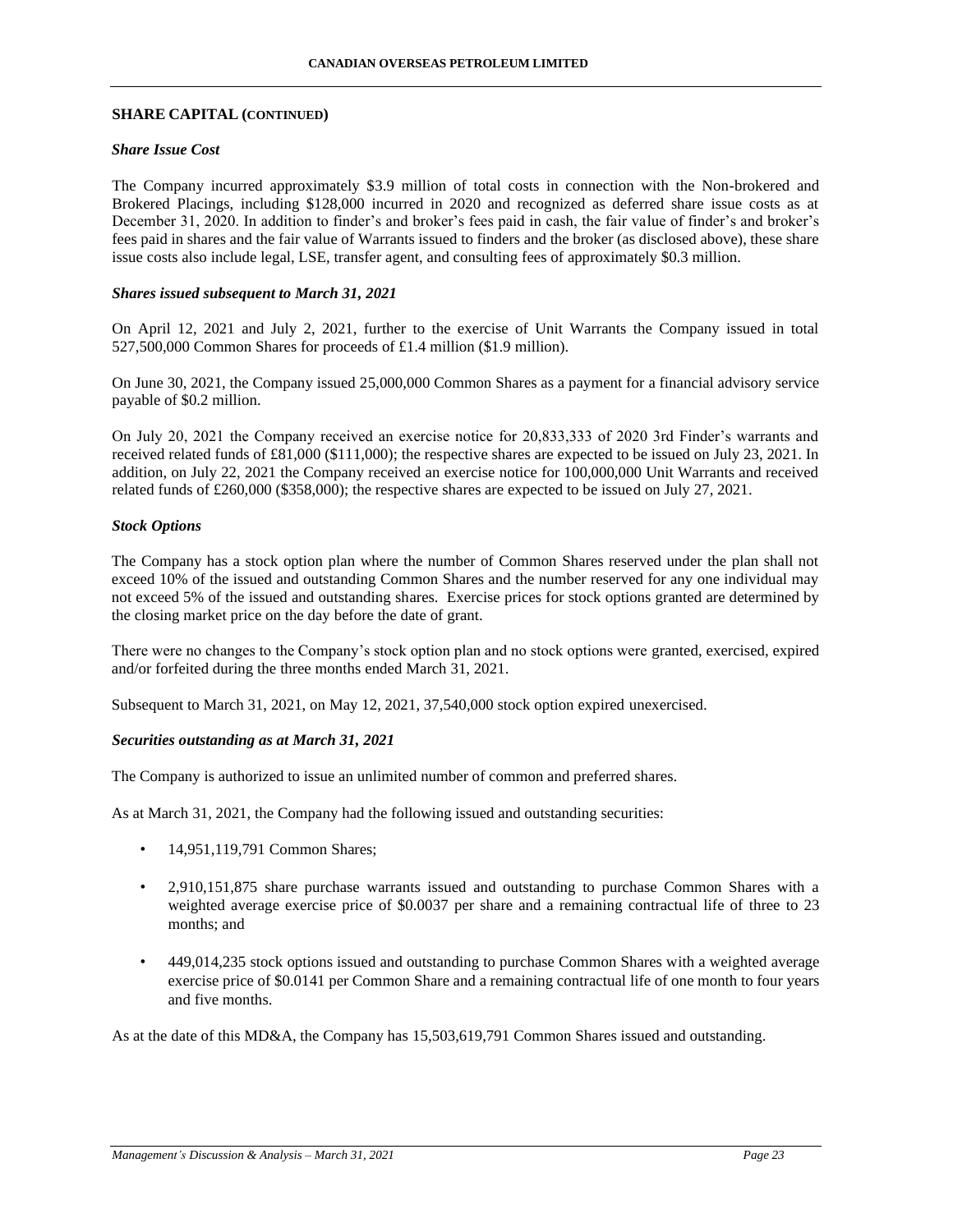### **SUMMARY OF QUARTERLY RESULTS**

Eight most recent quarters:

| $(S\ 000's)$                        | <b>March 31, 2021</b>    | December 31, 2020        | <b>September 30, 2020</b> | <b>June 30, 2020</b> |
|-------------------------------------|--------------------------|--------------------------|---------------------------|----------------------|
| Revenue                             | 2,751                    | $\overline{\phantom{0}}$ |                           |                      |
| Interest income                     | $\overline{\phantom{0}}$ | $\overline{\phantom{0}}$ |                           |                      |
| Net loss                            | (13.766)                 | (1,673)                  | (2,068)                   | (919)                |
| Loss per share - basic $\&$ diluted | (0.00)                   | (0.00)                   | (0.00)                    | (0.00)               |

| (S 000's)                           | <b>March 31, 2020</b>    | <b>December 30, 2019</b> | <b>September 30, 2019</b> | June 30, 2019 |
|-------------------------------------|--------------------------|--------------------------|---------------------------|---------------|
| Revenue                             | -                        | $\overline{\phantom{0}}$ |                           |               |
| Interest income                     | $\overline{\phantom{0}}$ | $\overline{\phantom{0}}$ |                           |               |
| Net loss                            | (301)                    | (693)                    | (1.009)                   | [1.091]       |
| Loss per share - basic $\&$ diluted | (0.00)                   | (0.00)                   | (0.00)                    | (0.00)        |

Significant change in the Company's quarterly net results in the first quarter of 2021 relates to the Atomic Group Acquisition (as discussed in "*Overview and Overall Performance*" section).

Revenue consists of petroleum sales, net of royalties in the amount of \$0.5 million and unrealized gain on crude commodity derivative in the amount of \$2.3 million for the 16 day period from March 16, 2021 to March 31, 2021.

The interest income consists of interest income earned on cash balances held at banks.

Significant change in the Company's net results during the first quarter of 2021 compared to the other quarterly periods presented relates mainly to the:

- loss on derivative liabilities in the total amount of \$10.7 million \$8.1 million in relation to loss on Unit Warrants, \$2.4 million in relation to Lender Warrants and \$0.3 million in relation to YARF warrants revalued, offset by \$0.1 million gain in relation to LIBOR floor for the three months ended March 31, 2021;
- unrealized loss on butane commodity derivative in the amount \$1.1 million;
- finance costs of \$0.9 million; and
- acquisition costs of \$1.9 million due to Atomic Group Acquisition.

During the quarterly periods presented above, the majority of the net loss other than in first quarter of 2021, related to general and administrative expenses that were lower in fiscal 2019 and 2020 compared to 2021, as the Company incurred less payroll expenses, (reduced hours), external directors' fees (waived or reduced), decreased office expenses (due to office rent renewal and subsequently lower rates) and, lower travel and corporate development expenses due to COVID-19 restrictions in 2020, compared to 2019. An increase in administrative expenses in the first quarter of 2021 resulted mainly from the Atomic Group Acquisition and an increase in payroll related costs due to the return of employees to full time working hours, management bonuses, and increased consulting services and shareholders' related costs.

In addition to administrative expenses, the following items had a material impact on the Company's quarterly results:

- During the third quarter of 2020, further to option grants, the Company recognized a stock-based compensation expense of \$0.97 million.
- During the second and third quarters of 2020, the Company recorded finance expenses in respect of the YARF Loan of \$0.15 million and \$0.18 million respectively.
- During the fourth quarter of 2020, the Company recognized a full allowance for expected credit loss of \$0.4 million in respect of its long-term receivables due from its Nigerian joint venture partner.
- During the third and fourth quarter of 2020, the Company recorded legal, advisory, consulting and other expenses related to the Atomic Group Acquisition of approximately \$0.43 million and recognized them as acquisition costs.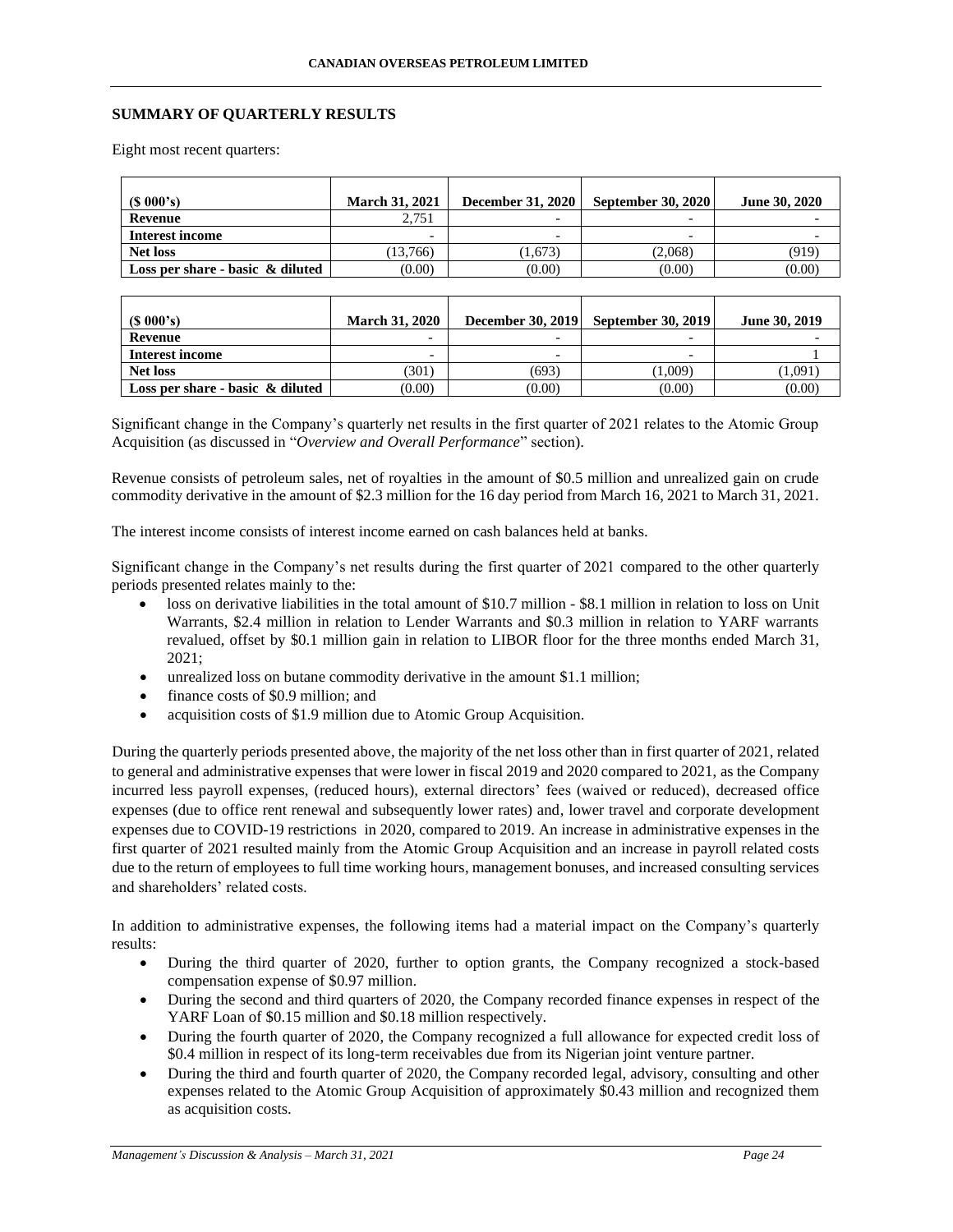### **TRANSACTIONS WITH RELATED PARTIES**

Related parties include subsidiaries, joint arrangements, key management personnel, the directors, immediate family members of key management personnel and directors, and entities which are, directly or indirectly, controlled by, jointly controlled by or significantly influenced by key management personnel, directors or their close family members.

During the three months period ended March 31, 2021, there were no material related party transactions other than disclose elsewhere in the MD&A.

# **FINANCIAL INSTRUMENTS**

The Company's financial instruments consist of cash, credit card deposits, trade receivables, commodity derivative assets as well as short-term loans, derivative liabilities, accounts payable and accrued liabilities. It is management's opinion that the Company is not currently exposed to significant interest and/or credit risks arising from these financial instruments and that the fair value of these financial instruments approximates their carrying value.

The Company entered into commodity contracts to mitigate its exposure to commodity price risk. (See "*Commodity Derivative Assets"* for detailed discussion). The Company's policy is to not use derivative financial instruments for speculative purposes.

A substantial portion of the Company's trade receivables are with the purchaser of oil and joint interest owners in the Wyoming assets and are subject to normal industry credit risks. As at March 31, 2021, all the Company's cash was held at five financial institutions with high third-party credit ratings. The maximum credit risk exposure associated with accounts receivable is the total carrying value. The Company monitors these balances to limit the risk associated with collection. 100% of the Company's revenue receivable as at March 31, 2021, were owing from one company. Of the Company's joint interest billings receivable as at March 31, 2021, approximately 96% was owing from two partners in producing units. The Company considers all of its accounts receivable as at March 31, 2021 to be collectable.

To mitigate a portion of foreign exchange risk exposure and to the extent it is feasible, the Company keeps its funds in currencies applicable to its known short-term commitments. No assurance can be given that such management of risk exposure will offset and/or eliminate the foreign exchange loss/gain fluctuations.

The Company periodically monitors the interest rates offered and is satisfied with the credit ratings of its banks. The Company's Senior Credit Facility provides for an interest rate of LIBOR (with a floor of 2%) plus 10.5% per annum. Management does not believe there is a material interest rate risk associated with this facility as LIBOR's forward curve for next four years is below the floor of 2%; accordingly, the facility is perceived as bearing a fixed interest rate of 12.5% until its maturity in March 2025.

# **COMMITMENTS AND CONTINGENCIES**

As at March 31, 2021, the Company had no commitments and contingencies other than noted below.

#### *ShoreCan's Commitments*

The Company currently holds a 50% interest in a jointly controlled entity, ShoreCan, focusing on acquisitions of upstream oil and gas exploration, development and producing assets in Africa. The determination of ShoreCan as a joint venture was based on ShoreCan's structure through a separate legal entity whereby neither the legal form nor the contractual arrangement give the owners rights to the assets and obligations for the liabilities within the normal course of business, nor does it give rights to the economic benefits of the assets or responsibility for settling liabilities associated with the arrangement.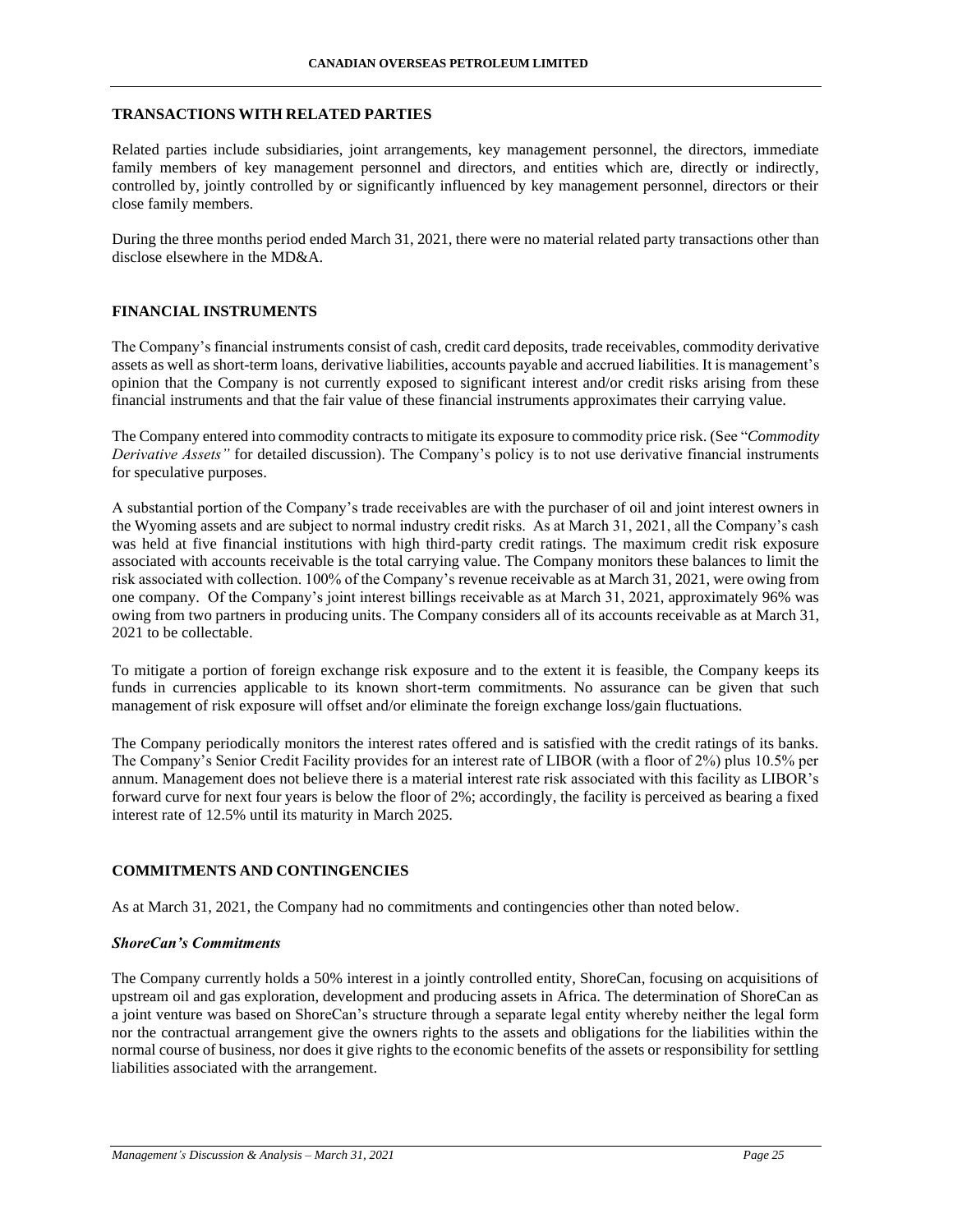### **COMMITMENTS AND CONTINGENCIES (CONTINUED)**

### *ShoreCan's Commitments (continued)*

As at March 31, 2021, the Company had a receivable from its joint venture partner in respect of overpaid ShoreCan expenses of \$386,000. Since December 31, 2020, the Company recognizes a full allowance for the accounts receivable from its joint venture partner. Accordingly, an expected credit loss of \$1,000 was recognized as part of general and administrative cost in the Company's consolidated statement of loss and comprehensive loss for the three months ended March 31, 2021 (\$nil for three months ended March 31, 2020 and \$385,000 for the year ended December 31, 2020).

On August 4, 2020, the Company announced that ShoreCan had executed definitive agreements with Essar Mauritius to resolve their disputes. ShoreCan and Essar Mauritius entered into a Sale and Purchase Agreement (the "Essar SPA Agreement"), and other agreements, with each other concerning, among other things, their respective obligations under the Essar Nigeria Shareholders Agreement (the "Shareholders Agreement"). On February 1, 2021 the Company announced, that ShoreCan and Essar Mauritius had agreed to extend the completion date of the definitive agreements to April 30, 2021. This definitive agreement has been extended to July 30, 2021.

#### *Essar Nigeria – Agamore Farm In*

In 2010, Essar Nigeria entered into a Farm In Agreement (the "Farm In Agreement") with Agamore Energy Limited ("Agamore"), a private Nigerian company. Under the terms of the Agreement, Agamore was to receive a 37% participating interest in OPL 226 in return for the provision of certain services. Approval was sought from the Nigerian authorities for the transfer of the 37% interest to Agamore but it was declined on two occasions, given that: (i) Agamore did not provide the services to Essar Nigeria; and (ii) Essar Nigeria formed the view that Agamore was in material breach of the Farm-In Agreement. In March 2017, by way of written resolution, the directors of Essar Nigeria resolved to give to Agamore a formal notice of termination of the Farm-In Agreement.

On May 7, 2018, Essar Nigeria received information that, notwithstanding that the Farm-In Agreement provided for disputes to be pursued by way of arbitration held in London, Agamore had brought an action in the Nigerian courts against Essar Nigeria, ShoreCan (including two of ShoreCan's directors), the NNPC and the Nigerian Department of Petroleum Resources ("DPR"). In the summons filed, Agamore sought various declaratory orders and injunctions but did not seek any financial quantum of damages other than for costs incurred in relation to the litigation. Accordingly, the potential claim cannot be quantified. Essar Nigeria, ShoreCan and the Company consider the action to be without merit.

The claim was initially heard on June 5, 2018 where Agamore failed to appear. The claim was continued on June 29, 2018 where Agamore appeared but the case was again extended to September 5, 2018 as the judge noted a technical failure on the part of Agamore to serve the action properly on one or more of the defendants. The NNPC and DPR have requested ShoreCan's lawyers represent them to seek dismissal of the action. On September 25, 2018, the case was again called in court with an objection to Shorecan's lawyers representing the NNPC and DPR and also with a motion to enjoin Canadian Overseas Petroleum Limited and the third Shorecan director of Essar Nigeria to the action. The case was continued to December 17, 2018 for the hearing of the motions including those recently enrolled. On March 7, 2019, the Court heard an application filed by Agamore's lawyers to disqualify the barrister from representing the fourth and fifth defendants. Counsel for ShoreCan responded claiming the motion had no evidential basis. The Court refused such disqualification during the hearing held on April 17, 2019.

The defendants' objection to jurisdiction was adjourned to May 23, 2019. On May 23, 2019, COPL was informed by local counsel that the plaintiff had appealed to the Nigerian Court of Appeal the decision to refuse the disqualification order. The Nigerian High Court has adjourned the case in the meantime, as the Court of Appeal has superior jurisdiction. No time has yet been set for the appeal hearing. With all defendants including the Nigerian governmental agencies considering the action to be ill-founded, Essar Nigeria remains confident that the action will be dismissed in due course.

As at the date of filing this MD&A, COPL has not provided any guarantee in respect of obligations, commitments and/or losses of either ShoreCan or Essar Nigeria.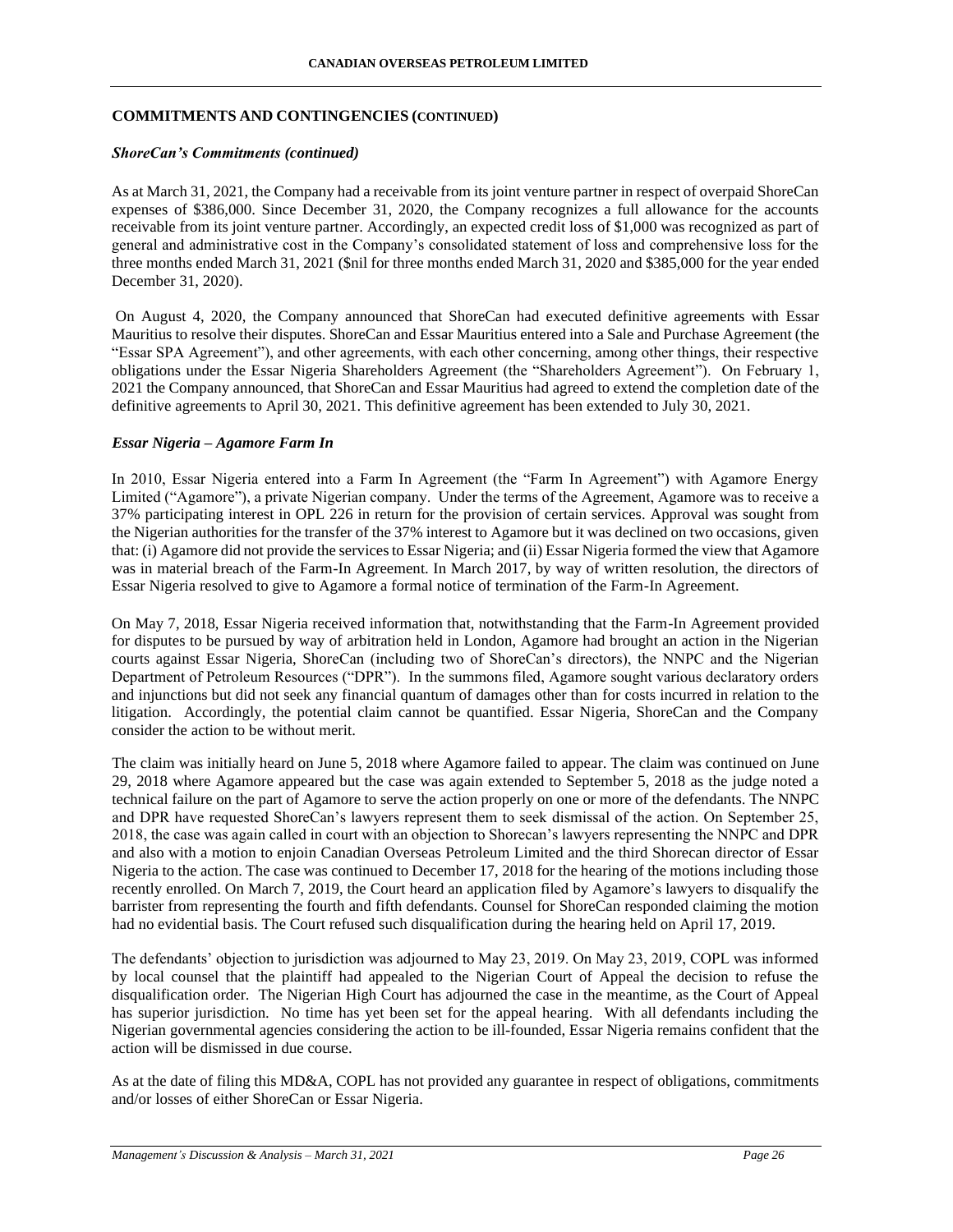### **LIQUIDITY AND CAPITAL RESOURCES**

As of March 31, 2021, the Company had a positive working capital of approximately \$6.0 million, cash and cash equivalents of \$29.0 million and shareholders' equity of \$18.6 million.

For the three months ended March 31, 2021, the Company's cash used in operating activities amounted to \$7.2 million (compared to \$0.2 million for the same period in 2020).

Cash provided by financing activities amounted to \$66.1 million for the three months ended March 31, 2021 (compared to \$0.1 million for the same period in 2020) and related mainly to proceeds from Senior Credit Facility and proceeds from issuance of common shares. The Company used these proceeds to finance acquisition of the Atomic Group, as well as its operating and capital expenditures and to cover the Company's ongoing general and administrative costs.

Cash used in investing activities amounted to \$31.2 million for the three months ended March 31, 2021 (compared to \$nil for the same period 2020) and related mainly to the acquisition of the Atomic Group.

During the three months ended March 31, 2021, the Company closed the Non-brokered placing for gross proceeds of £8.9 million (\$12.1 million) and the Brokered Placing in the UK for gross proceeds of £13.3 million (\$18.7 million) and for aggregate net proceeds of \$25.2 million (as discussed in details in "*Share Capital*" section). Also, to fund the Atomic Acquisition, the Company drew a principal amount of \$45 million on its Credit Facility (as discussed in details in "*Senior Credit Facility*" section).

The Atomic Group is expected to provide future cash inflows from production activities for which exposure to commodity pricing risk is managed through risk management contracts until February 29, 2024 (as discussed in "*Commodity Derivative Assets"* section).

### **ACCOUNTING PRONOUNCEMENTS**

#### *Critical Accounting Estimates*

The preparation of the financial statements in accordance with IFRS requires the Company to make estimates, assumptions and judgements in applying the Company's accounting policies and practices, which may have a significant impact on the financial results reported by the Company. Actual results could differ from estimated amounts, and those differences may be material. A comprehensive discussion of the Company's significant policies and critical accounting estimates is contained in the audited consolidated financial statements for the years ended December 31, 2020 and 2019. Also, refer to Note 3 of the financial statements for the critical accounting estimates used in preparation of these financial statements that include the accounting for the Atomic Group Acquisition, Senior Debt Facility and other fair value accounting concepts.

### **OFF BALANCE SHEET**

The Company has not entered into any guarantees or off balance sheet arrangements that have been excluded from these financial statements.

### **SIGNIFICANT ACCOUNTING POLICIES**

The Company's financial statements should be read in conjunction with the Company's audited annual consolidated financial statements as at and for the years ended December 31, 2020 and 2019. These consolidated financial statements outline the Company's significant accounting policies in Note 3 thereto, which have been applied consistently in these financial statements except for the new accounting policies (see discussion below). Additionally, updates to significant accounting policies applied in preparation of these financial statements following the Atomic Group Acquisition as well as the Company's critical accounting judgments and key sources of estimation uncertainty which are also set out in Note 3 thereto.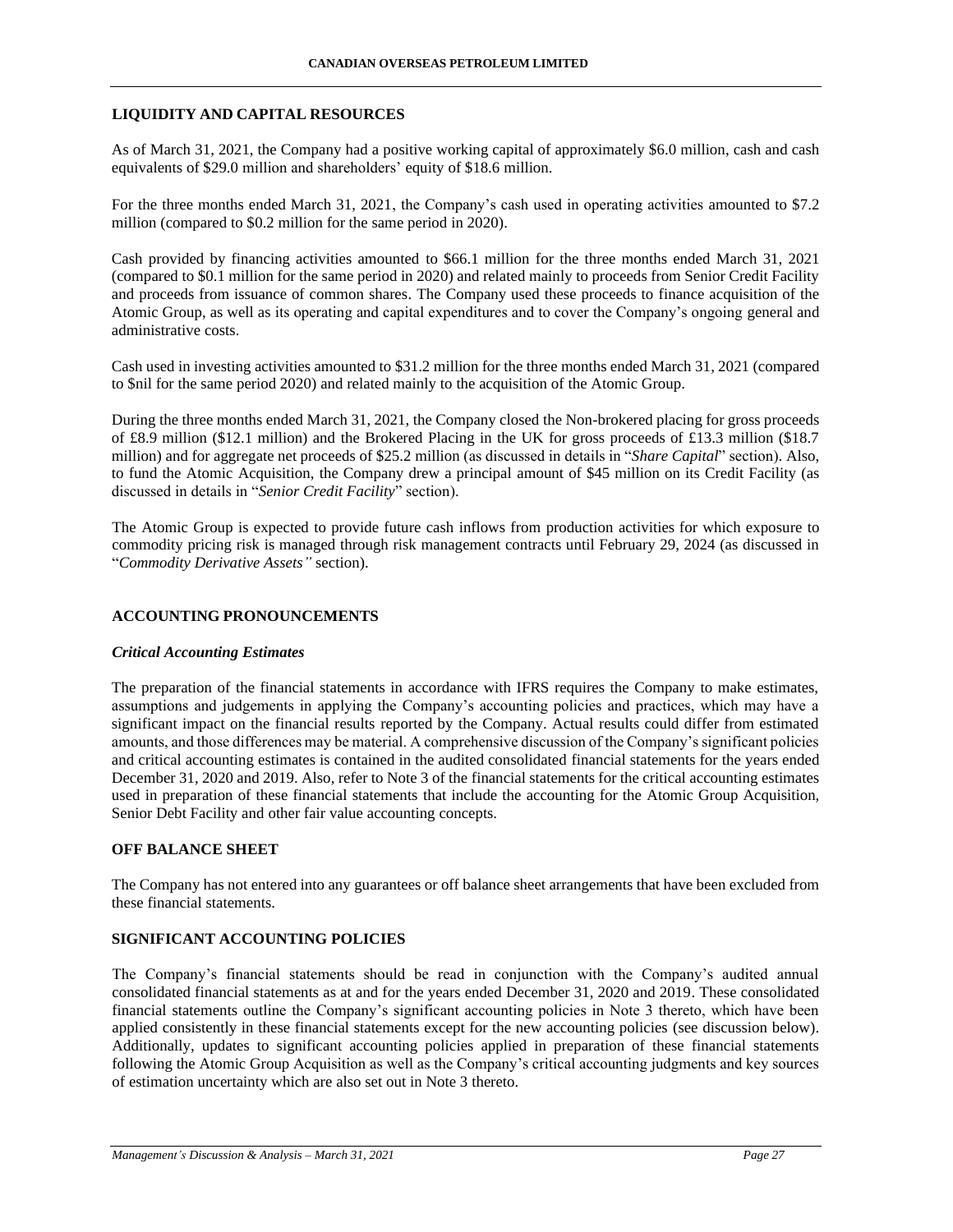#### **ACCOUNTING PRONOUNCEMENTS**

#### *New accounting standards adopted*

#### *Interest Rate Benchmark Reform*

On January 1, 2021, the Company adopted Interest Rate Benchmark Reform - Phase 2 issued by the IASB which required amendments to IFRS 9 Financial Instruments, IAS 39 Financial Instruments: Recognition and Measurement, IFRS 7 Financial Instruments: Disclosures, and IFRS 16 Leases. The IBOR Phase 2 Amendments primarily relate to the modification of financial instruments, allowing for a practical expedient for modifications required by the reform. The practical expedient for modifications is accounted for by updating the effective interest rate without modification of the financial instrument and is subject to satisfying all qualifying criteria. There was not a material impact to the Company's financial statements.

#### *Business Combinations*

On January 1, 2021, the Company adopted the amendments to IFRS 3 "Business Combinations" that clarified the definition of a business and included an election to use a concentration test. The concentration test provides for a simplified assessment of an acquisition transaction that results in an asset acquisition if substantially all of the fair value of the gross assets is concentrated in a single identifiable asset or a group of similar identifiable assets. If an election to use the concentration test is not made, or if the test failed, then the assessment focuses on the existence of a substantive process. An asset acquisition does not result in the recognition of goodwill, which can only be recognized as a result of acquiring a business. See "*Overview and Overall Performance*" section for the business combination completed during the three months ended March 31, 2021. The concentration test was not elected.

#### *Leases*

On January 1, 2021, the Company adopted the amendments to IFRS 16 "Leases" that provides relief to lessees from applying IFRS 16 to lease modification accounting for rent concessions received as a direct consequence of the COVID-19 pandemic. There was no material impact on the Company's financial statements.

### **DISCLOSURE CONTROLS AND PROCEDURES**

The Company's Chief Executive Officer and Chief Financial Officer have designed disclosure controls and procedures ("DC&P"), or caused it to be designed under their supervision, to provide reasonable assurance that material information relating to the Company is made known to them by others, particularly during the period in which the annual filings are being prepared, and information required to be disclosed by the Company in its annual filings, interim filings or other reports filed or submitted by it under securities legislation is recorded, processed, summarized and reported within the time periods specified in securities legislation. Management of COPL, including the Chief Executive Officer and Chief Financial Officer evaluate the effectiveness of the Company's DC&P annually.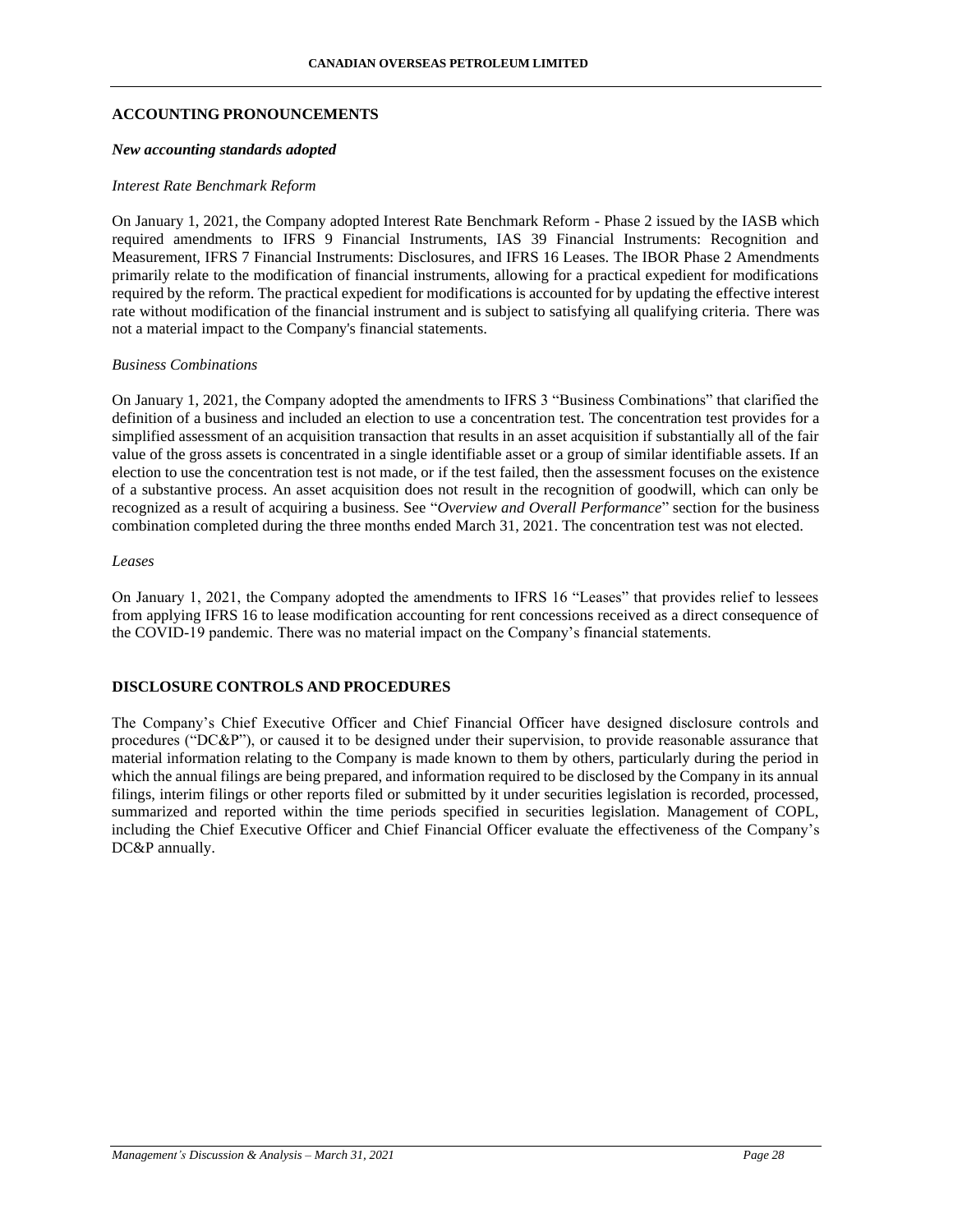### **INTERNAL CONTROLS OVER FINANCIAL REPORTING**

The Company's Chief Executive Officer and Chief Financial Officer are responsible for establishing and maintaining internal control over financial reporting ("ICFR"). They have designed ICFR, or caused it to be designed under their supervision, to provide reasonable assurance regarding the reliability of financial reporting and the preparation of financial statements for external purposes in accordance with IFRS. The control framework the Company's officers used Committee of Sponsoring Organizations of the Treadway Commission Framework in Internal Control – Integrated Framework (2013) to evaluate the design and effectiveness of the ICFR.

On March 16, 2021, the Company closed the Atomic Group Acquisition. As permitted by and in accordance with, National Instrument 52-109, "Certification of Disclosure in Issuers' Annual and Interim Filings", Management has limited the scope and design of DC&P and ICFR to exclude the controls, policies and procedures in respect of the Atomic Group acquired. Such scope limitation is primarily due to the time required for Management to assess the DC&P and ICFR relating to Atomic Group in a manner consistent with its overall financial reporting and operations as a reporting issuer. Further assessment and integration will take place through the year as processes and systems are aligned.

Considering the scope limitation, no material changes in the Company's ICFR were identified during three months ended March 31, 2021, that have materially affected, or are reasonably likely to materially affect the Company's ICFR. Management will continue to periodically evaluate the Company's DC&P and ICFR and will make any modifications from time to time as deemed necessary.

It should be noted that an internal control system, no matter how well designed, have inherent limitations Therefore those control systems determined to be effective can provide only reasonable assurance with respect to financial statement preparation and presentation. Also, projections of any evaluation of effectiveness to future periods are subject to the risk that controls may become inadequate because of changes in conditions, or that the degree of compliance with the policies or procedures may deteriorate. In reaching a reasonable level of assurance, management necessarily is required to apply its judgment in evaluating the cost/benefit relationship of possible controls and procedures.